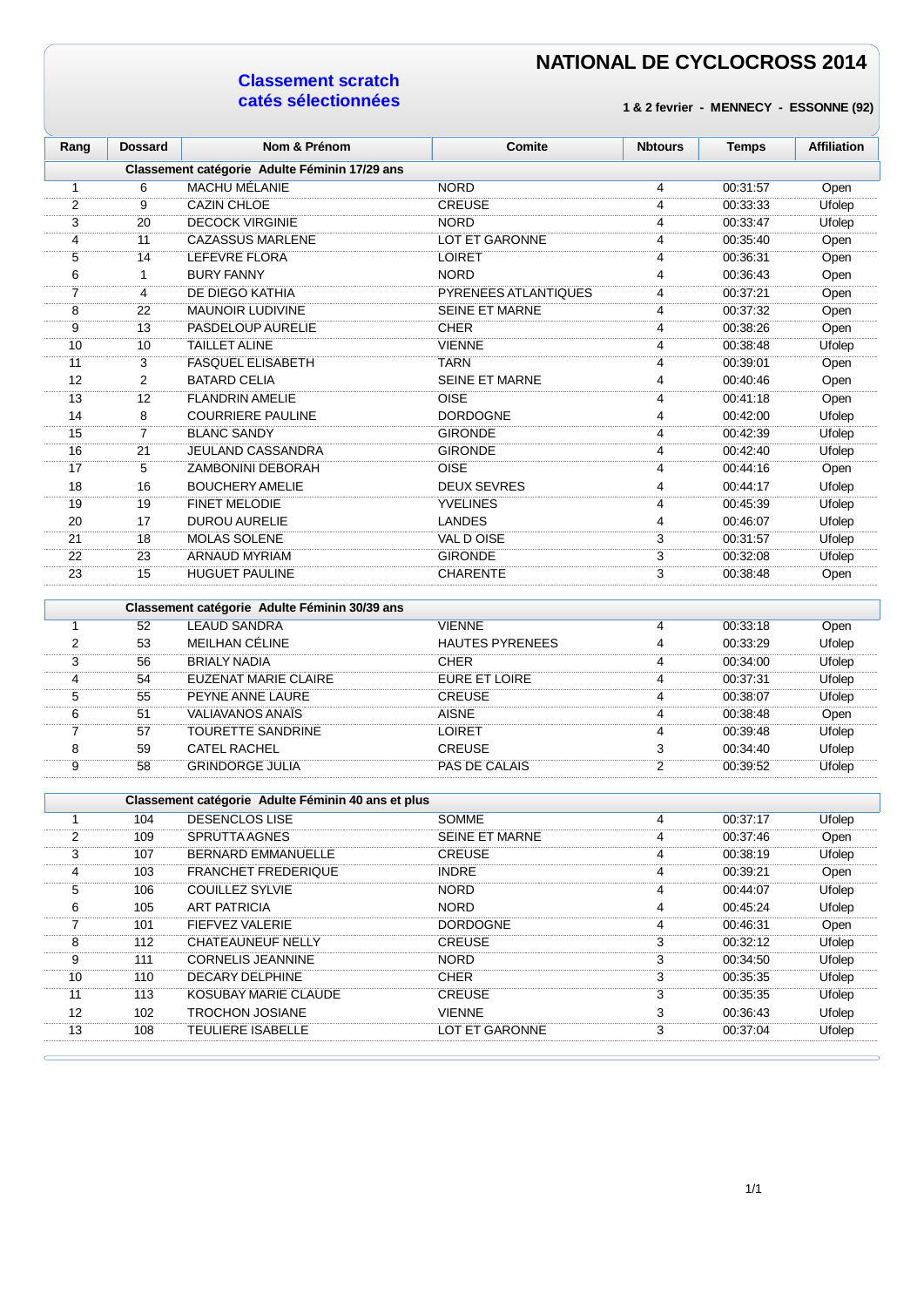### **Classement scratch catés sélectionnées**

| Rang           | <b>Dossard</b> | Nom & Prénom                                  | Comite                   | <b>Nbtours</b> | <b>Temps</b> | <b>Affiliation</b> |
|----------------|----------------|-----------------------------------------------|--------------------------|----------------|--------------|--------------------|
|                |                | Classement catégorie Jeune Féminin 13/14 ans  |                          |                |              |                    |
| $\mathbf{1}$   | 52             | <b>DUFOSSE MARIE</b>                          | <b>SOMME</b>             | 2              | 00:22:03     | Open               |
| 2              | 51             | DARRIBEAU ANOUCK                              | <b>LOT ET GARONNE</b>    | 2              | 00:23:36     | Open               |
| 3              | 54             | <b>LOUIS ANAIS</b>                            | PUY DE DOME              | $\overline{2}$ | 00:26:47     | Ufolep             |
| 4              | 53             | <b>CRAMPE-FOSSERIES MARINE</b>                | <b>HAUTES PYRENEES</b>   | 2              | 00:28:48     | Ufolep             |
| 5              | 55             | <b>LENAOUR VERNET ADELINE</b>                 | <b>DORDOGNE</b>          | $\overline{2}$ | 00:28:52     | Ufolep             |
| 6              | 58             | PARLEBAS OCEANE                               | <b>CREUSE</b>            | $\mathbf{1}$   | 00:26:20     | Ufolep             |
| $\overline{7}$ | 56             | <b>BOIVIN PAULINE</b>                         | <b>CREUSE</b>            | $\mathbf{1}$   | 00:29:05     | Ufolep             |
|                |                | Classement catégorie Jeune Masculin 13/14 ans |                          |                |              |                    |
| 1              | 3              | <b>COURRIERE ANTHONY</b>                      | <b>DORDOGNE</b>          | 2              | 00:17:59     | Ufolep             |
| 2              | 7              | <b>BREL ANTOINE</b>                           | <b>NORD</b>              | $\overline{c}$ | 00:19:05     | Open               |
| 3              | 5              | <b>DUJARDIN BRICE</b>                         | <b>CREUSE</b>            | $\overline{2}$ | 00:19:05     | Ufolep             |
| 4              | 6              | <b>BRANCOURT NATHAN</b>                       | <b>AISNE</b>             | 2              | 00:19:38     | Open               |
| 5              | 22             | <b>CLAMONT ANTHONY</b>                        | <b>CREUSE</b>            | $\overline{2}$ | 00:20:17     | Ufolep             |
| 6              | 8              | <b>BUIRETTE THOMAS</b>                        | <b>NORD</b>              | 2              | 00:20:25     | Ufolep             |
| $\overline{7}$ | 11             | <b>GARCIA RICKY</b>                           | <b>CREUSE</b>            | $\overline{2}$ | 00:20:25     | Ufolep             |
| 8              | $\overline{2}$ | <b>FUSILLIER CHARLES</b>                      | <b>ESSONNE</b>           | $\overline{2}$ | 00:21:38     | Ufolep             |
| 9              | 13             | <b>UZON AURELIEN</b>                          | <b>LOIRET</b>            | $\overline{2}$ | 00:21:38     | Open               |
| 10             | 25             | <b>TORNU FLORIAN</b>                          | <b>NORD</b>              | $\overline{2}$ | 00:22:18     | Ufolep             |
| 11             | 4              | <b>SEIGNEUR THEOPHIL</b>                      | <b>INDRE</b>             | $\overline{2}$ | 00:22:49     | Open               |
| 12             | 20             | <b>GIMEL MATHIAS</b>                          | <b>GIRONDE</b>           | $\overline{2}$ | 00:23:03     | Ufolep             |
| 13             | 21             | <b>CHEVALIER THEO</b>                         | <b>AISNE</b>             | $\overline{2}$ | 00:23:30     | Open               |
| 14             | 19             | <b>MONTAIGNE THOMAS</b>                       | <b>NORD</b>              | 2              | 00:23:58     | Ufolep             |
| 15             | 23             | <b>VIVET BENJAMIN</b>                         | <b>LOIRET</b>            | $\overline{2}$ | 00:24:43     | Open               |
| 16             | 9              | <b>BREGIERE ANTHONY</b>                       | <b>GIRONDE</b>           | 2              | 00:25:52     | Ufolep             |
| 17             | 28             | <b>VENS REMY</b>                              | <b>NORD</b>              | 2              | 00:26:46     | Ufolep             |
| 18             | 10             | <b>DEMOTTE DAMIEN</b>                         | <b>AISNE</b>             | 2              | 00:28:40     | Open               |
| 19             | 27             | <b>DIAS MARTIN BAPTISTE</b>                   | <b>NORD</b>              | 2              | 00:29:41     | Ufolep             |
| 20             | 15             | <b>CROIZET SEBASTIEN</b>                      | EURE ET LOIRE            | $\overline{2}$ | 00:31:39     | Open               |
| 21             | 26             | <b>GUERLIN ROMAIN</b>                         | <b>AISNE</b>             | $\overline{2}$ | 00:33:00     | Open               |
| 22             | 12             | <b>BALLY ADRIEN</b>                           | <b>SOMME</b>             | 1              | 00:15:40     | Open               |
| 23             | 18             | <b>BOUDARD ARTHUR</b>                         | <b>EURE</b>              | $\mathbf{1}$   | 00:20:40     | Open               |
| 24             | 16             | <b>BENARD THEO</b>                            | <b>YONNE</b>             | $\mathbf{1}$   | 00:20:44     | Ufolep             |
| 25             | 24             | DROUX KENZO                                   | <b>HAUTS DE SEINE</b>    | $\mathbf{1}$   | 00:28:48     | Ufolep             |
| 26             | 17             | <b>LAURIERE LUCAS</b>                         | <b>CHARENTE MARITIME</b> | 1              | 00:29:17     | Ufolep             |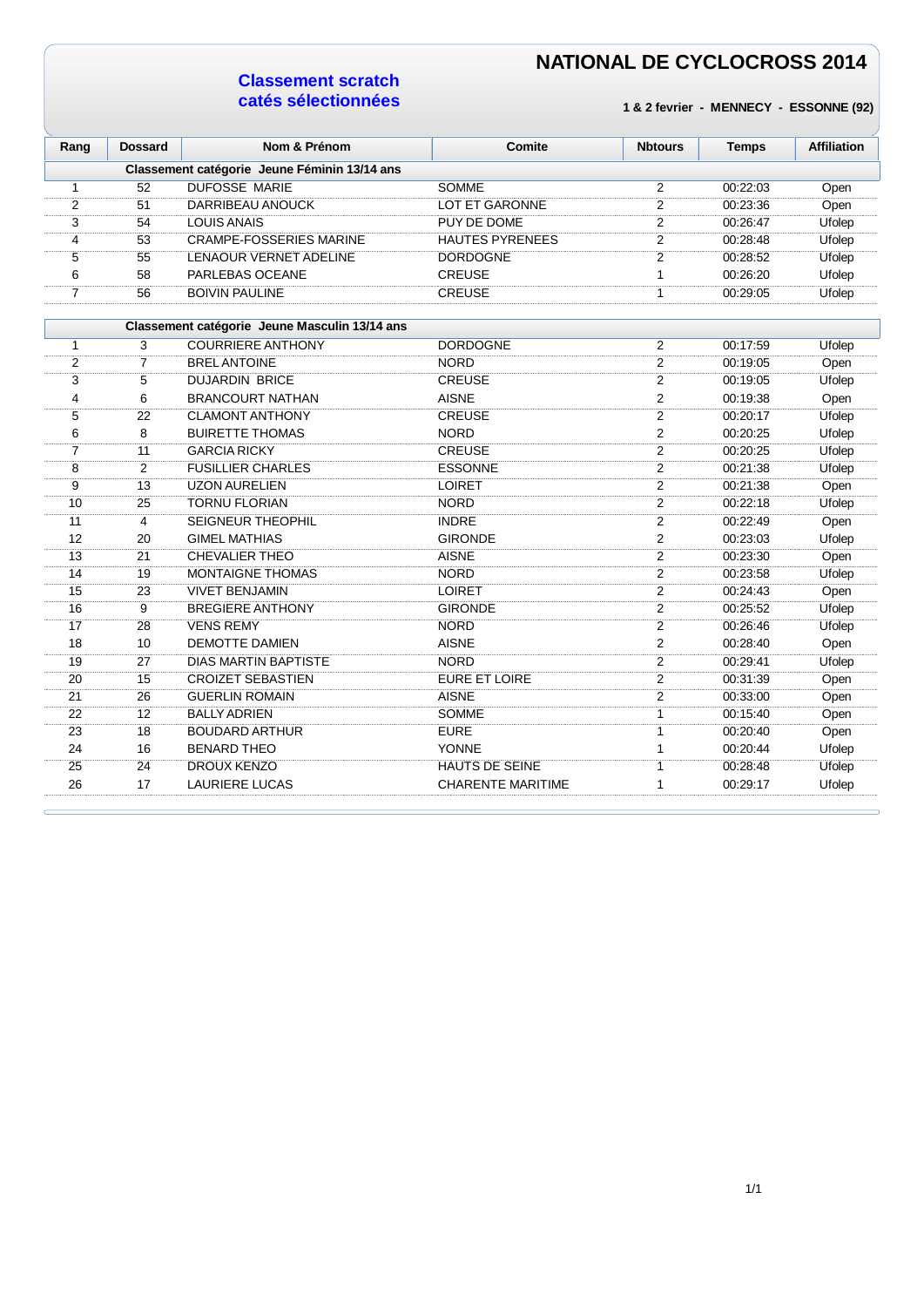### **Classement scratch catés sélectionnées**

| Rang           | <b>Dossard</b> | Nom & Prénom                                  | Comite                 | <b>Nbtours</b> | <b>Temps</b> | <b>Affiliation</b> |
|----------------|----------------|-----------------------------------------------|------------------------|----------------|--------------|--------------------|
|                |                | Classement catégorie Jeune Féminin 15/16 ans  |                        |                |              |                    |
| $\mathbf{1}$   | 51             | MOCAER MARGOT                                 | <b>GIRONDE</b>         | 3              | 00:46:46     | Open               |
| $\overline{2}$ | 53             | <b>DELSART ANAIS</b>                          | VAL DOISE              | 3              | 00:49:23     | Ufolep             |
| 3              | 52             | <b>RICHON MARIE</b>                           | <b>AISNE</b>           | 3              | 00:50:20     | Open               |
|                |                |                                               |                        |                |              |                    |
|                |                | Classement catégorie Jeune Masculin 15/16 ans |                        |                |              |                    |
| $\mathbf{1}$   | $\overline{7}$ | DARRIBEAU SIMON                               | <b>LOT ET GARONNE</b>  | 3              | 00:35:17     | Open               |
| $\overline{2}$ | 13             | <b>LOUIS LILIAN</b>                           | <b>CREUSE</b>          | 3              | 00:36:17     | Open               |
| 3              | 11             | MEZZAROBA HENZO                               | <b>GIRONDE</b>         | $\overline{3}$ | 00:36:45     | Ufolep             |
| 4              | 27             | <b>MORICHON THOMAS</b>                        | <b>HAUTE VIENNE</b>    | 3              | 00:36:45     | Open               |
| 5              | 10             | <b>LERAT FRANCK</b>                           | <b>NORD</b>            | 3              | 00:36:57     | Open               |
| 6              | 9              | PINCHON RÉMI                                  | <b>NORD</b>            | $\overline{3}$ | 00:37:22     | Ufolep             |
| $\overline{7}$ | 17             | <b>ROY BENJAMIN</b>                           | <b>INDRE</b>           | $\overline{3}$ | 00:38:37     | Ufolep             |
| 8              | 25             | SILVA GARCIA ALEXIS                           | <b>AISNE</b>           | 3              | 00:39:20     | Ufolep             |
| 9              | 16             | DEVAUX AXEL                                   | <b>OISE</b>            | 3              | 00:39:33     | Ufolep             |
| 10             | 5              | LAVARENNE RAPHAEL                             | <b>NIEVRE</b>          | 3              | 00:39:49     | Open               |
| 11             | 15             | PONTREAU SAMUEL                               | <b>LOT ET GARONNE</b>  | 3              | 00:40:20     | Ufolep             |
| 12             | 8              | <b>SUCHOSKI LUCAS</b>                         | <b>AISNE</b>           | $\overline{3}$ | 00:40:35     | Ufolep             |
| 13             | 24             | <b>CONSTANTIN JULIEN</b>                      | <b>GIRONDE</b>         | 3              | 00:40:50     | Open               |
| 14             | 23             | HONORE FLORIAN                                | <b>NORD</b>            | $\overline{3}$ | 00:41:05     | Ufolep             |
| 15             | 28             | <b>MASSET OLIVIER</b>                         | <b>LOT ET GARONNE</b>  | 3              | 00:41:18     | Open               |
| 16             | 6              | <b>BODEL NATHAN</b>                           | LOIRET                 | 3              | 00:41:37     | Open               |
| 17             | 26             | <b>CHASSANG ANTHONY</b>                       | <b>CREUSE</b>          | $\overline{3}$ | 00:42:07     | Ufolep             |
| 18             | 29             | <b>BARBAUD FLORIAN</b>                        | <b>INDRE</b>           | $\overline{3}$ | 00:43:57     | Ufolep             |
| 19             | 32             | <b>BOIREAU DENIS</b>                          | <b>CHARENTE</b>        | 3              | 00:44:14     | Ufolep             |
| 20             | 35             | RAVEL BASTIEN                                 | <b>CREUSE</b>          | 3              | 00:44:30     | Ufolep             |
| 21             | 12             | LEMPEREUR KEVIN                               | <b>AISNE</b>           | $\overline{3}$ | 00:44:50     | Ufolep             |
| 22             | 22             | <b>JARNAC FLORIAN</b>                         | <b>CHARENTE</b>        | 3              | 00:46:14     | Ufolep             |
| 23             | 19             | MARECHAU AXEL                                 | <b>CHER</b>            | 3              | 00:46:33     | Open               |
| 24             | 3              | MONTAGNOL JÉRÉMY                              | <b>HAUTES PYRENEES</b> | 3              | 00:47:31     | Ufolep             |
| 25             | 40             | <b>CHASSANG DAMIEN</b>                        | <b>CREUSE</b>          | 3              | 00:48:37     | Ufolep             |
| 26             | 36             | <b>DULAU BENJAMIN</b>                         | <b>HAUTE VIENNE</b>    | 3              | 00:49:23     | Ufolep             |
| 27             | 33             | <b>GUILLAUME CORENTIN</b>                     | <b>NORD</b>            | 3              | 00:49:23     | Open               |
| 28             | 20             | <b>DEBLED FLORENT</b>                         | <b>LOIRET</b>          | 3              | 00:51:37     | Open               |
| 29             | 41             | <b>AINI ISSAM</b>                             | <b>NORD</b>            | $\overline{3}$ | 00:52:19     | Ufolep             |
| 30             | 14             | <b>BOUIGEAU JORIS</b>                         | <b>HAUTE VIENNE</b>    | 3              | 00:52:25     | Ufolep             |
| 31             | 21             | JALLET ALEXANDRE                              | <b>HAUTS DE SEINE</b>  | 3              | 00:52:43     | Ufolep             |
| 32             | 30             | <b>BARDIOT ANTHONY</b>                        | <b>CHER</b>            | 2              | 00:35:17     | Ufolep             |
| 33             | 38             | <b>THIERCELIN CYRIL</b>                       | <b>NORD</b>            | $\overline{2}$ | 00:35:41     | Ufolep             |
| 34             | 31             | JOUVE ALEXANDRE                               | <b>HAUTS DE SEINE</b>  | $\overline{2}$ | 00:35:53     | Ufolep             |
| 35             | 39             | <b>BELLOT REMI</b>                            | <b>AISNE</b>           | $\overline{2}$ | 00:36:21     | Open               |
|                |                |                                               |                        |                |              |                    |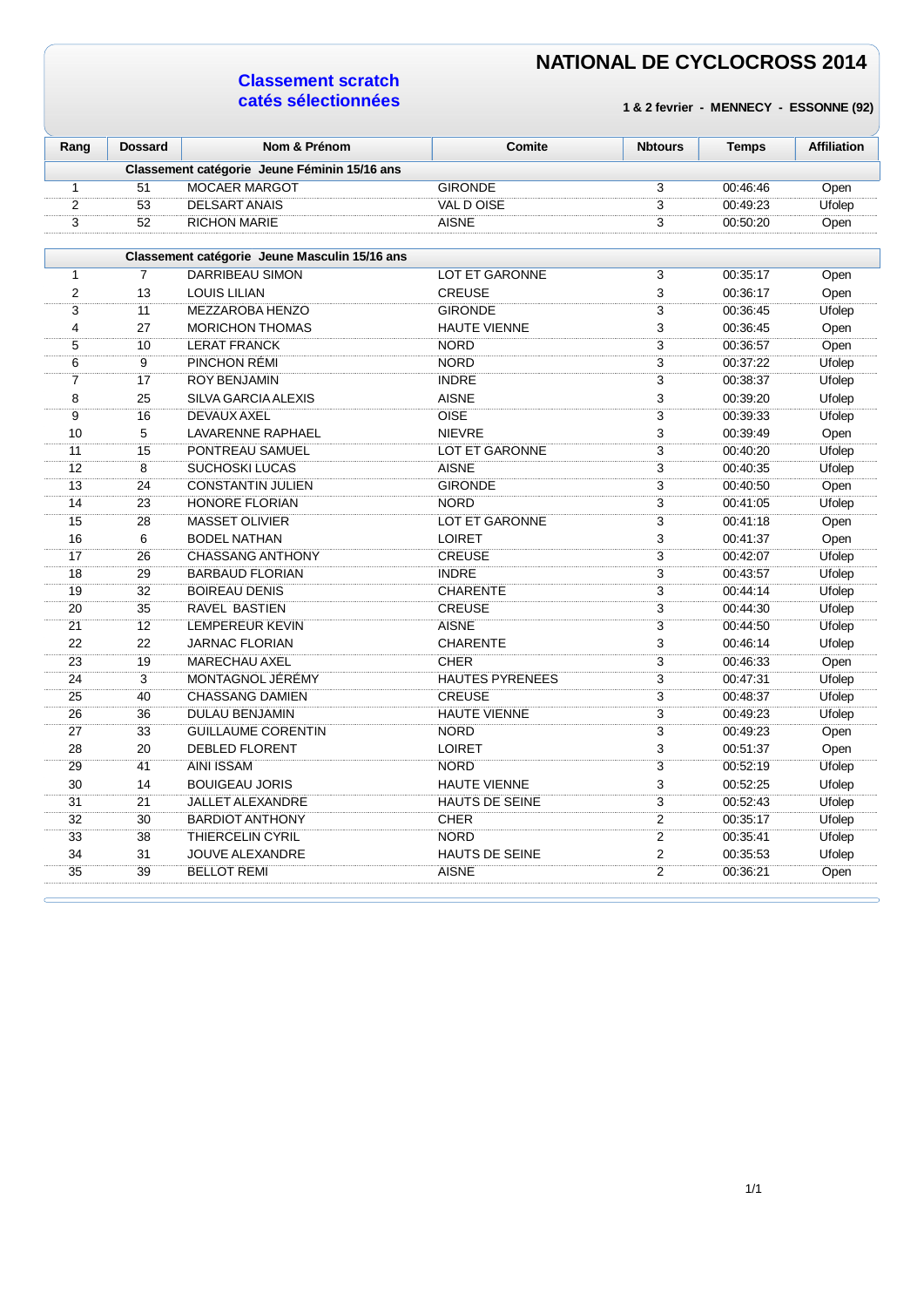### **Classement scratch catés sélectionnées**

| Classement catégorie Adulte Masculin 17/19 ans<br><b>OISE</b><br>6<br><b>CARRIER THIBAUT</b><br>5<br>00:44:53<br>1<br>2<br>12<br><b>AISNE</b><br>5<br>LARANJEIRA VALENTIN<br>00:46:13<br>5<br>3<br>15<br><b>MILLORD FLORIAN</b><br><b>HAUTE VIENNE</b><br>00:49:05<br>5<br>11<br>4<br>PASQUET AURELIEN<br><b>DORDOGNE</b><br>00:50:03<br>5<br>5<br>33<br><b>FRANQUELIN ALEXANDRE</b><br><b>AISNE</b><br>00:50:03<br>5<br>6<br>13<br><b>LAILAI AYMERIC</b><br><b>CREUSE</b><br>00:50:03<br>5<br>$\overline{7}$<br>$\overline{2}$<br><b>DEJEANNE ADRIEN</b><br><b>HAUTES PYRENEES</b><br>00:50:08<br>3<br>5<br>8<br><b>CHOJNOWSKI BAPTISTE</b><br>EURE ET LOIRE<br>00:50:25<br>5<br>9<br>29<br>PACAUD SIMON<br><b>CREUSE</b><br>00:50:50<br>38<br><b>COUFFY ALEXIS</b><br><b>CREUSE</b><br>5<br>10<br>00:50:54<br>5<br>11<br>27<br><b>MECHAUSSIER VICTOR</b><br><b>DORDOGNE</b><br>00:51:13<br>5<br>12<br>28<br>AMSELLEM THIBAULT<br><b>AISNE</b><br>00:51:25<br>$\overline{5}$<br>13<br>18<br>DENOYELLE CHRISTOPHE<br><b>SOMME</b><br>00:51:39<br>$\overline{5}$<br>$\overline{4}$<br>14<br><b>GUISNEL MAXIME</b><br><b>ESSONNE</b><br>00:51:44<br>5<br>15<br>10<br><b>ZANNI RENAUD</b><br>00:52:09<br><b>GIRONDE</b><br>5<br>16<br>8<br><b>BEYER JULIEN</b><br><b>ESSONNE</b><br>00:52:25<br>$\overline{7}$<br>5<br>17<br><b>NORD</b><br>00:52:41<br><b>BLAMPAIN JULIEN</b><br>34<br><b>CREUSE</b> | <b>Affiliation</b> |
|----------------------------------------------------------------------------------------------------------------------------------------------------------------------------------------------------------------------------------------------------------------------------------------------------------------------------------------------------------------------------------------------------------------------------------------------------------------------------------------------------------------------------------------------------------------------------------------------------------------------------------------------------------------------------------------------------------------------------------------------------------------------------------------------------------------------------------------------------------------------------------------------------------------------------------------------------------------------------------------------------------------------------------------------------------------------------------------------------------------------------------------------------------------------------------------------------------------------------------------------------------------------------------------------------------------------------------------------------------------------------------------------------|--------------------|
|                                                                                                                                                                                                                                                                                                                                                                                                                                                                                                                                                                                                                                                                                                                                                                                                                                                                                                                                                                                                                                                                                                                                                                                                                                                                                                                                                                                                    |                    |
|                                                                                                                                                                                                                                                                                                                                                                                                                                                                                                                                                                                                                                                                                                                                                                                                                                                                                                                                                                                                                                                                                                                                                                                                                                                                                                                                                                                                    | Ufolep             |
|                                                                                                                                                                                                                                                                                                                                                                                                                                                                                                                                                                                                                                                                                                                                                                                                                                                                                                                                                                                                                                                                                                                                                                                                                                                                                                                                                                                                    | Open               |
|                                                                                                                                                                                                                                                                                                                                                                                                                                                                                                                                                                                                                                                                                                                                                                                                                                                                                                                                                                                                                                                                                                                                                                                                                                                                                                                                                                                                    | Ufolep             |
|                                                                                                                                                                                                                                                                                                                                                                                                                                                                                                                                                                                                                                                                                                                                                                                                                                                                                                                                                                                                                                                                                                                                                                                                                                                                                                                                                                                                    | Ufolep             |
|                                                                                                                                                                                                                                                                                                                                                                                                                                                                                                                                                                                                                                                                                                                                                                                                                                                                                                                                                                                                                                                                                                                                                                                                                                                                                                                                                                                                    | Ufolep             |
|                                                                                                                                                                                                                                                                                                                                                                                                                                                                                                                                                                                                                                                                                                                                                                                                                                                                                                                                                                                                                                                                                                                                                                                                                                                                                                                                                                                                    | Open               |
|                                                                                                                                                                                                                                                                                                                                                                                                                                                                                                                                                                                                                                                                                                                                                                                                                                                                                                                                                                                                                                                                                                                                                                                                                                                                                                                                                                                                    | <b>Ufolep</b>      |
|                                                                                                                                                                                                                                                                                                                                                                                                                                                                                                                                                                                                                                                                                                                                                                                                                                                                                                                                                                                                                                                                                                                                                                                                                                                                                                                                                                                                    | Open               |
|                                                                                                                                                                                                                                                                                                                                                                                                                                                                                                                                                                                                                                                                                                                                                                                                                                                                                                                                                                                                                                                                                                                                                                                                                                                                                                                                                                                                    | Ufolep             |
|                                                                                                                                                                                                                                                                                                                                                                                                                                                                                                                                                                                                                                                                                                                                                                                                                                                                                                                                                                                                                                                                                                                                                                                                                                                                                                                                                                                                    | Open               |
|                                                                                                                                                                                                                                                                                                                                                                                                                                                                                                                                                                                                                                                                                                                                                                                                                                                                                                                                                                                                                                                                                                                                                                                                                                                                                                                                                                                                    | Ufolep             |
|                                                                                                                                                                                                                                                                                                                                                                                                                                                                                                                                                                                                                                                                                                                                                                                                                                                                                                                                                                                                                                                                                                                                                                                                                                                                                                                                                                                                    | Open               |
|                                                                                                                                                                                                                                                                                                                                                                                                                                                                                                                                                                                                                                                                                                                                                                                                                                                                                                                                                                                                                                                                                                                                                                                                                                                                                                                                                                                                    | Open               |
|                                                                                                                                                                                                                                                                                                                                                                                                                                                                                                                                                                                                                                                                                                                                                                                                                                                                                                                                                                                                                                                                                                                                                                                                                                                                                                                                                                                                    | Ufolep             |
|                                                                                                                                                                                                                                                                                                                                                                                                                                                                                                                                                                                                                                                                                                                                                                                                                                                                                                                                                                                                                                                                                                                                                                                                                                                                                                                                                                                                    | Ufolep             |
|                                                                                                                                                                                                                                                                                                                                                                                                                                                                                                                                                                                                                                                                                                                                                                                                                                                                                                                                                                                                                                                                                                                                                                                                                                                                                                                                                                                                    | Ufolep             |
|                                                                                                                                                                                                                                                                                                                                                                                                                                                                                                                                                                                                                                                                                                                                                                                                                                                                                                                                                                                                                                                                                                                                                                                                                                                                                                                                                                                                    | Ufolep             |
| 5<br>00:53:00<br>18<br><b>GAUTHIER CORENTIN</b>                                                                                                                                                                                                                                                                                                                                                                                                                                                                                                                                                                                                                                                                                                                                                                                                                                                                                                                                                                                                                                                                                                                                                                                                                                                                                                                                                    | Ufolep             |
| $\overline{5}$<br>19<br>16<br><b>MENGES FRANCK</b><br><b>LOT ET GARONNE</b><br>00:54:10                                                                                                                                                                                                                                                                                                                                                                                                                                                                                                                                                                                                                                                                                                                                                                                                                                                                                                                                                                                                                                                                                                                                                                                                                                                                                                            | <b>Ufolep</b>      |
| $\overline{5}$<br>20<br>26<br><b>GIRONDE</b><br><b>MORGANT VINCENT</b><br>00:54:28                                                                                                                                                                                                                                                                                                                                                                                                                                                                                                                                                                                                                                                                                                                                                                                                                                                                                                                                                                                                                                                                                                                                                                                                                                                                                                                 | Ufolep             |
| 5<br>21<br>31<br><b>LEONARD GUILLAUME</b><br>SOMME<br>00:54:30                                                                                                                                                                                                                                                                                                                                                                                                                                                                                                                                                                                                                                                                                                                                                                                                                                                                                                                                                                                                                                                                                                                                                                                                                                                                                                                                     | Open               |
| <b>OISE</b><br>5<br>22<br>17<br><b>FLANDRIN ALEXANDRE</b><br>00:54:44                                                                                                                                                                                                                                                                                                                                                                                                                                                                                                                                                                                                                                                                                                                                                                                                                                                                                                                                                                                                                                                                                                                                                                                                                                                                                                                              | Open               |
| 5<br>23<br>35<br><b>AISNE</b><br><b>BAUCHET ANTOINE</b><br>00:54:59                                                                                                                                                                                                                                                                                                                                                                                                                                                                                                                                                                                                                                                                                                                                                                                                                                                                                                                                                                                                                                                                                                                                                                                                                                                                                                                                | Ufolep             |
| 24<br>5<br>5<br><b>LAGARDE QUENTIN</b><br><b>VIENNE</b><br>00:55:35                                                                                                                                                                                                                                                                                                                                                                                                                                                                                                                                                                                                                                                                                                                                                                                                                                                                                                                                                                                                                                                                                                                                                                                                                                                                                                                                | Ufolep             |
| $\overline{4}$<br>25<br>23<br>VAL D OISE<br>PARMEGGIANI ENZO<br>00:45:05                                                                                                                                                                                                                                                                                                                                                                                                                                                                                                                                                                                                                                                                                                                                                                                                                                                                                                                                                                                                                                                                                                                                                                                                                                                                                                                           | Open               |
| 26<br>19<br><b>CHER</b><br>4<br>CABELLO JOHAN<br>00:45:27                                                                                                                                                                                                                                                                                                                                                                                                                                                                                                                                                                                                                                                                                                                                                                                                                                                                                                                                                                                                                                                                                                                                                                                                                                                                                                                                          | Ufolep             |
| 27<br>22<br><b>TERRADE JEREMY</b><br><b>CHARENTE</b><br>4<br>00:45:42                                                                                                                                                                                                                                                                                                                                                                                                                                                                                                                                                                                                                                                                                                                                                                                                                                                                                                                                                                                                                                                                                                                                                                                                                                                                                                                              | Ufolep             |
| 30<br>28<br><b>LAMPRE HUGO</b><br><b>HAUTE VIENNE</b><br>4<br>00:45:56                                                                                                                                                                                                                                                                                                                                                                                                                                                                                                                                                                                                                                                                                                                                                                                                                                                                                                                                                                                                                                                                                                                                                                                                                                                                                                                             | Open               |
| 29<br>32<br>MARECHAU THIBAULT<br><b>CHER</b><br>4<br>00:46:03                                                                                                                                                                                                                                                                                                                                                                                                                                                                                                                                                                                                                                                                                                                                                                                                                                                                                                                                                                                                                                                                                                                                                                                                                                                                                                                                      | Ufolep             |
| 9<br>30<br><b>NORD</b><br>4<br><b>DZIEMBOWSKI QUENTIN</b><br>00:48:07                                                                                                                                                                                                                                                                                                                                                                                                                                                                                                                                                                                                                                                                                                                                                                                                                                                                                                                                                                                                                                                                                                                                                                                                                                                                                                                              | Ufolep             |
| $\overline{4}$<br>31<br>36<br><b>DUJARDIN MANDFRED</b><br><b>CREUSE</b><br>00:49:11                                                                                                                                                                                                                                                                                                                                                                                                                                                                                                                                                                                                                                                                                                                                                                                                                                                                                                                                                                                                                                                                                                                                                                                                                                                                                                                | Ufolep             |
| 32<br>21<br><b>LEBERT FLORIAN</b><br><b>HAUTS DE SEINE</b><br>4<br>00:50:25                                                                                                                                                                                                                                                                                                                                                                                                                                                                                                                                                                                                                                                                                                                                                                                                                                                                                                                                                                                                                                                                                                                                                                                                                                                                                                                        | Ufolep             |
| <b>RICHEFORT FLORIAN</b><br>33<br>14<br><b>VIENNE</b><br>4<br>00:51:39                                                                                                                                                                                                                                                                                                                                                                                                                                                                                                                                                                                                                                                                                                                                                                                                                                                                                                                                                                                                                                                                                                                                                                                                                                                                                                                             | Open               |
| <b>UZON BASTIEN</b><br>34<br>20<br><b>LOIRET</b><br>4<br>00:56:51                                                                                                                                                                                                                                                                                                                                                                                                                                                                                                                                                                                                                                                                                                                                                                                                                                                                                                                                                                                                                                                                                                                                                                                                                                                                                                                                  | Open               |
| <b>LAURIERE THIBAULT</b><br><b>CHARENTE MARITIME</b><br>3<br>35<br>24<br>00:55:02                                                                                                                                                                                                                                                                                                                                                                                                                                                                                                                                                                                                                                                                                                                                                                                                                                                                                                                                                                                                                                                                                                                                                                                                                                                                                                                  | Ufolep             |
| 3<br>36<br>25<br><b>NORD</b><br><b>AINI KARIM</b><br>00:55:39                                                                                                                                                                                                                                                                                                                                                                                                                                                                                                                                                                                                                                                                                                                                                                                                                                                                                                                                                                                                                                                                                                                                                                                                                                                                                                                                      | Ufolep             |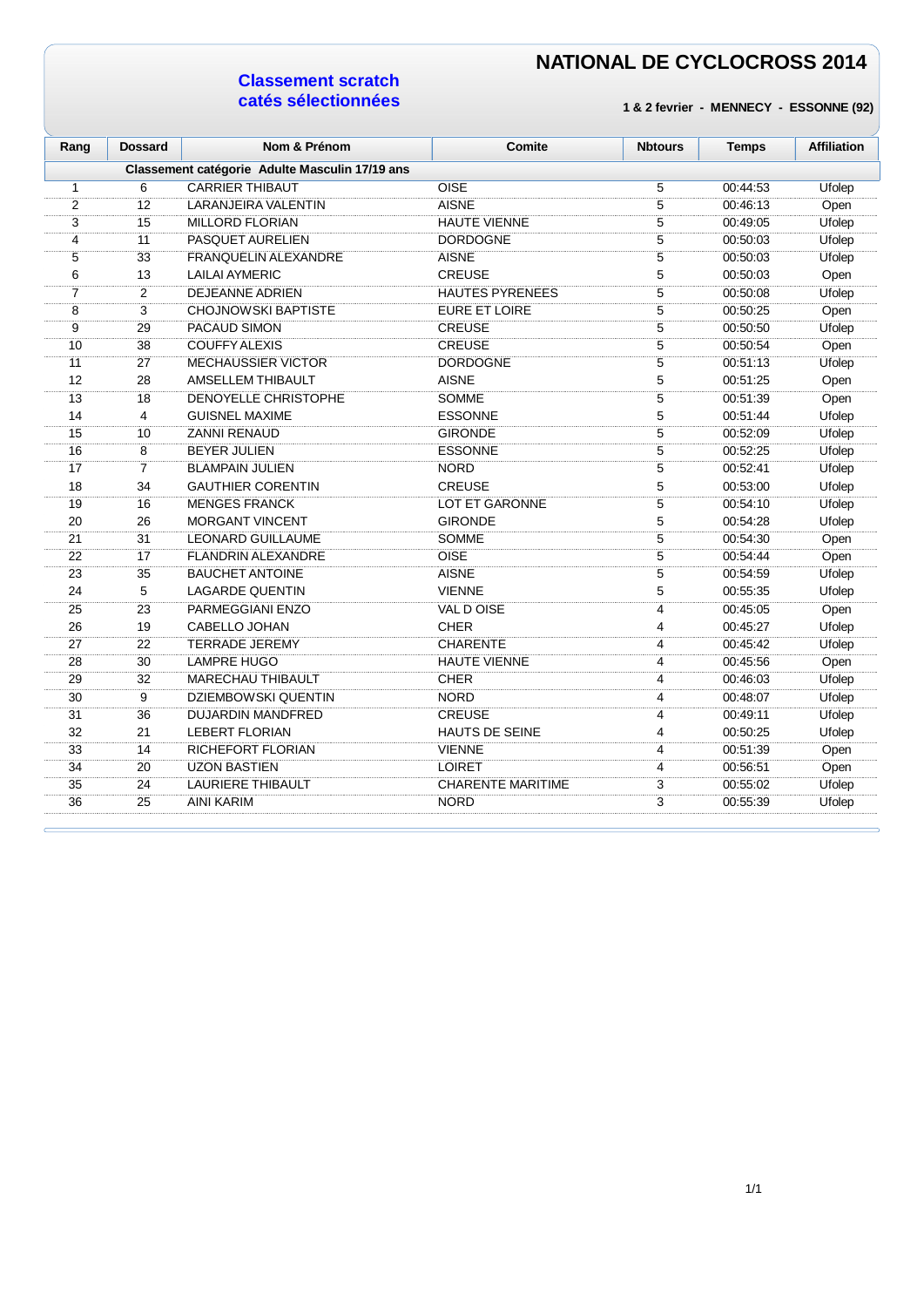#### **Classement scratch catés sélectionnées**

| Rang | <b>Dossard</b> | Nom & Prénom                                   | <b>Comite</b>          | <b>Nbtours</b> | <b>Temps</b> | <b>Affiliation</b> |
|------|----------------|------------------------------------------------|------------------------|----------------|--------------|--------------------|
|      |                | Classement catégorie Adulte Masculin 20/29 ans |                        |                |              |                    |
| 1    | $\mathbf{1}$   | <b>PASQUET AUDRIC</b>                          | <b>DORDOGNE</b>        | 5              | 00:54:06     | Ufolep             |
| 2    | 13             | <b>LANGLET RUDY</b>                            | <b>AISNE</b>           | 5              | 00:54:26     | Ufolep             |
| 3    | 12             | LE NAOUR-VERNET PIERRE                         | <b>DORDOGNE</b>        | 5              | 00:55:16     | Ufolep             |
| 4    | 34             | <b>MONTANARO CLEMENT</b>                       | <b>AISNE</b>           | 5              | 00:55:23     | Ufolep             |
| 5    | 67             | <b>STOURBE FLORIAN</b>                         | <b>AISNE</b>           | 5              | 00:56:44     | Open               |
| 6    | 49             | <b>TOUBOULIC AMBROISE</b>                      | <b>AISNE</b>           | 5              | 00:57:20     | Open               |
| 7    | 19             | <b>FINGAR CLEMENT</b>                          | <b>SOMME</b>           | 5              | 00:57:46     | Open               |
| 8    | 8              | <b>BONVALET LOIC</b>                           | <b>AISNE</b>           | 5              | 00:58:20     | Open               |
| 9    | $\overline{7}$ | <b>BENOIT JONATHAN</b>                         | <b>NORD</b>            | 5              | 00:58:33     | Ufolep             |
| 10   | 15             | <b>BETOULLE DAMIEN</b>                         | <b>HAUTE VIENNE</b>    | 5              | 00:58:41     | Ufolep             |
| 11   | 22             | PERRUCHE ROMAIN                                | <b>LOIRET</b>          | 5              | 00:59:40     | Ufolep             |
| 12   | 30             | DAVIA XAVIER                                   | PYRENEES ATLANTIQUES   | 5              | 01:00:01     | Ufolep             |
| 13   | 9              | <b>BEYER JEREMY</b>                            | <b>ESSONNE</b>         | 5              | 01:00:41     | Ufolep             |
| 14   | 2              | <b>ARRIGAULT VINCENT</b>                       | <b>VIENNE</b>          | 5              | 01:00:45     | Open               |
| 15   | 38             | <b>LEMOINE PAUL</b>                            | <b>OISE</b>            | 5              | 01:00:54     | Ufolep             |
| 16   | 41             | <b>SANSON THIBAULT</b>                         | <b>LOIRET</b>          | 5              | 01:01:10     | Open               |
| 17   | 39             | <b>VERET JONATHAN</b>                          | <b>SOMME</b>           | 5              | 01:01:39     | Open               |
| 18   | 54             | <b>VATAN MATTHIEU</b>                          | <b>LOIRET</b>          | 5              | 01:01:47     | Ufolep             |
| 19   | 10             | <b>BLANPAIN KÉVIN</b>                          | <b>NORD</b>            | 5              | 01:01:50     | Ufolep             |
| 20   | 45             | <b>HAMON KEVIN</b>                             | <b>VENDEE</b>          | 5              | 01:02:13     | Open               |
| 21   | 57             | <b>HUVELLE BENJAMIN</b>                        | <b>NORD</b>            | 5              | 01:02:24     | Ufolep             |
| 22   | 17             | <b>CENSIER XAVIER</b>                          | <b>OISE</b>            | 5              | 01:02:30     | Open               |
| 23   | 52             | <b>GALBES MAXIME</b>                           | <b>OISE</b>            | 5              | 01:02:42     | Ufolep             |
| 24   | 14             | <b>BELANGEON JOACHIM</b>                       | <b>CREUSE</b>          | 5              | 01:02:47     | Open               |
| 25   | 27             | LOGEZ GUILLAUME                                | PAS DE CALAIS          | 5              | 01:03:00     | Ufolep             |
| 26   | 48             | <b>BEAUMONT ROMAIN</b>                         | <b>NORD</b>            | 5              | 01:03:04     | Ufolep             |
| 27   | 32             | <b>CROMMELINCK CORENTIN</b>                    | <b>NORD</b>            | 5              | 01:03:21     | Ufolep             |
| 28   | 40             | <b>ALMONACIL SYLVAIN</b>                       | <b>SEINE ET MARNE</b>  | 5              | 01:03:42     | Ufolep             |
| 29   | 26             | <b>BOURGOIS YOHAN</b>                          | VAL D OISE             | 5              | 01:03:46     | Ufolep             |
| 30   | 61             | <b>CHAPELLE VALENTIN</b>                       | <b>LOIRET</b>          | 5              | 01:03:53     | Open               |
| 31   | 35             | PIPIER DAMIEN                                  | <b>CREUSE</b>          | 5              | 01:04:31     | Open               |
| 32   | 63             | TARAMINI GUILLAUME                             | <b>AISNE</b>           | 5              | 01:04:48     | Ufolep             |
| 33   | 56             | <b>VENOT JEAN CHARLES</b>                      | <b>ESSONNE</b>         | 5              | 01:05:08     | Ufolep             |
| 34   | 60             | <b>CENSIER NICOLAS</b>                         | <b>OISE</b>            | 4              | 00:54:06     | Open               |
| 35   | 25             | <b>BARRETEAU SIMON</b>                         | <b>EURE ET LOIRE</b>   | 4              | 00:54:06     | Open               |
| 36   | 37             | <b>VALADE MARVYN</b>                           | <b>LOT ET GARONNE</b>  | 4              | 00:54:06     | Open               |
| 37   | 43             | LE FLEM JEROME                                 | <b>EURE ET LOIRE</b>   | 4              | 00:54:06     | Open               |
| 38   | 6              | <b>GAREL FLORIAN</b>                           | <b>ESSONNE</b>         | 4              | 00:54:06     | Ufolep             |
| 39   | 11             | PIRON ANTHONY                                  | <b>GIRONDE</b>         | 4              | 00:54:06     | Ufolep             |
| 40   | 47             | <b>BRIANT JIMMY</b>                            | <b>ESSONNE</b>         | 4              | 00:54:06     | Ufolep             |
| 41   | 29             | <b>TERRIER GREGOIRE</b>                        | <b>EURE</b>            | 4              | 00:54:32     | Open               |
| 42   | 46             | <b>GUILHAS MATHIEU</b>                         | PYRENEES ATLANTIQUES   | 4              | 00:54:43     | Ufolep             |
| 43   | 20             | EYMA JONATHAN                                  | <b>SEINE ET MARNE</b>  | 4              | 00:54:49     | Ufolep             |
| 44   | 23             | <b>FREDOU SEBASTIEN</b>                        | <b>CHARENTE</b>        | 4              | 00:55:06     | Open               |
| 45   | 51             | <b>BONNERON MATTHIEU</b>                       | LOT ET GARONNE         | 4              | 00:55:06     | Open               |
| 46   | 18             | <b>DRAPERIE MIGUEL</b>                         | <b>INDRE</b>           | 4              | 00:55:06     | Open               |
| 47   | 53             | LEPRINCE JEREMY                                | <b>SOMME</b>           | 4              | 00:55:20     | Open               |
| 48   | 33             | LAPLANCHE YOHAN                                | <b>DORDOGNE</b>        | 4              | 00:55:31     | Ufolep             |
| 49   | 58             | BERTHAULT SEBASTIEN                            | <b>AISNE</b>           | 4              | 00:55:53     | Ufolep             |
| 50   | 5              | <b>BARRETEAU FLORIAN</b>                       | EURE ET LOIRE          | 4              | 00:56:03     | Open               |
| 51   | 68             | DERCOURT ALEXANDRE                             | OISE                   | 4              | 00:56:15     | Ufolep             |
| 52   | 42             | <b>JARNAC GREGORY</b>                          | <b>CHARENTE</b>        | 4              | 00:56:24     | Ufolep             |
| 53   | 64             | DUMEYNIE GUILLAUME                             | <b>CREUSE</b>          | 4              | 00:56:28     | Ufolep             |
| 54   | 21             | <b>CABALEIRO FABIEN</b>                        | <b>HAUTES PYRENEES</b> | 4              | 00:56:44     | Ufolep             |
| 55   | 65             | NEYRAUD JEREMY                                 | <b>OISE</b>            | 4              | 00:57:05     | Ufolep             |
| 56   | 66             | <b>MILLON NICOLAS</b>                          | <b>LOIRET</b>          | 4              | 00:57:18     | Ufolep             |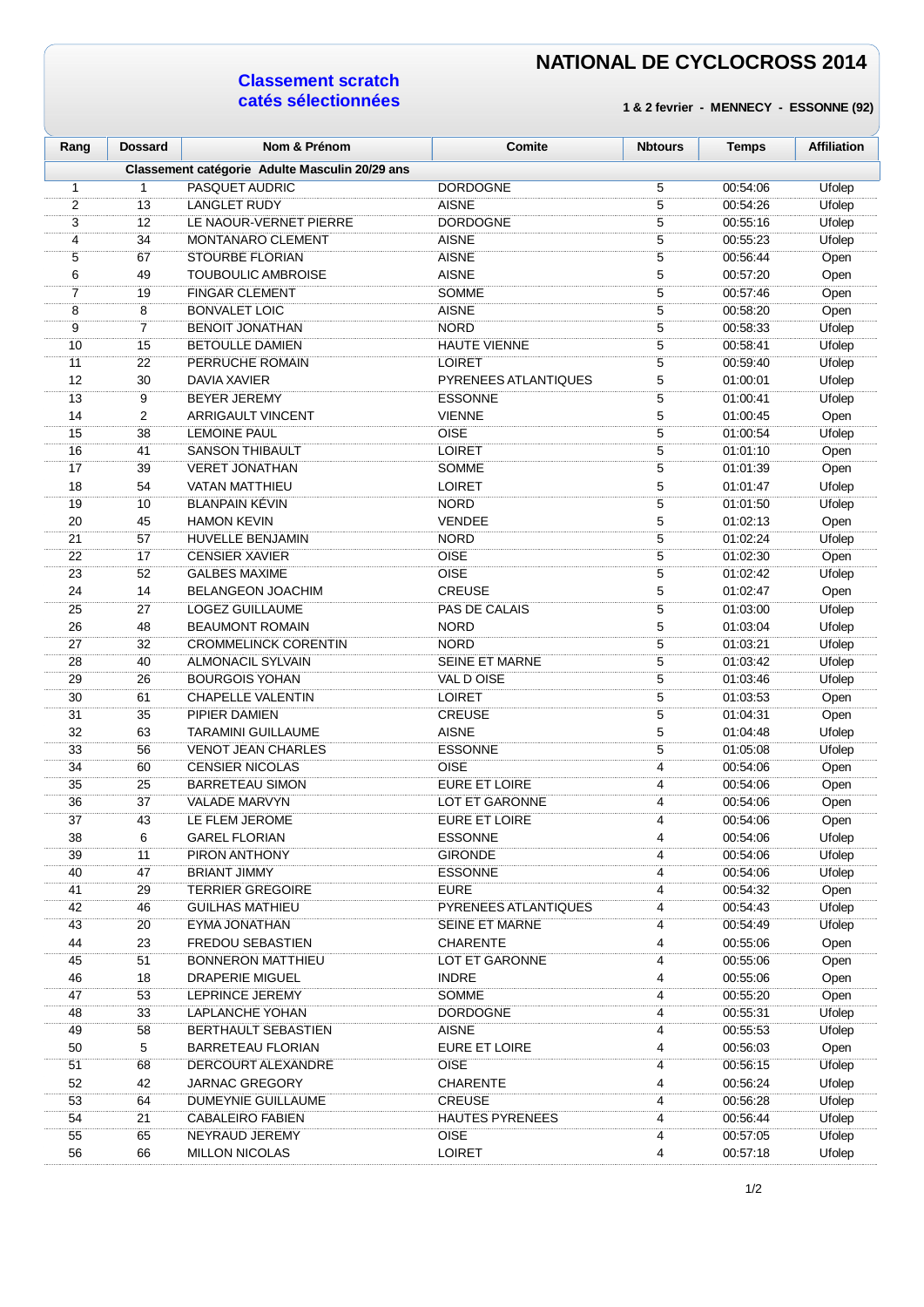| Rang | <b>Dossard</b> | Nom & Prénom           | Comite              | <b>N</b> btours | <b>Temps</b> | <b>Affiliation</b> |
|------|----------------|------------------------|---------------------|-----------------|--------------|--------------------|
| 57   | 3              | <b>JAVELOT JOHAN</b>   | PUY DE DOME         | 4               | 00:58:14     | Ufolep             |
| 58   | 24             | DELAVAULT ALEXANDRE    | <b>DEUX SEVRES</b>  |                 | 00:59:13     | Open               |
| 59   | 44             | <b>GERARDIN JULIEN</b> | VAL D OISE          | 4               | 00:59:43     | Open               |
| 60   | 50             | BRIGAND MATTHIEU       | <b>CREUSE</b>       | 4               | 01:00:08     | Ufolep             |
| 61   | 36             | AIME. JEAN BERNARD     | <b>HAUTE VIENNE</b> |                 | 01:00:37     | Ufolep             |
| 62   | 59             | <b>BRIGAND ROMAIN</b>  | <b>CREUSE</b>       | 4               | 01:01:01     | Ufolep             |
| 63   | 28             | <b>GIRAUD ROMAIN</b>   | <b>VENDEE</b>       | 4               | 01:06:29     | Open               |
| 64   | 55             | <b>MAGNE ANTHONY</b>   | <b>CHARENTE</b>     | 4               | 01:07:47     | Open               |
|      |                |                        |                     |                 |              |                    |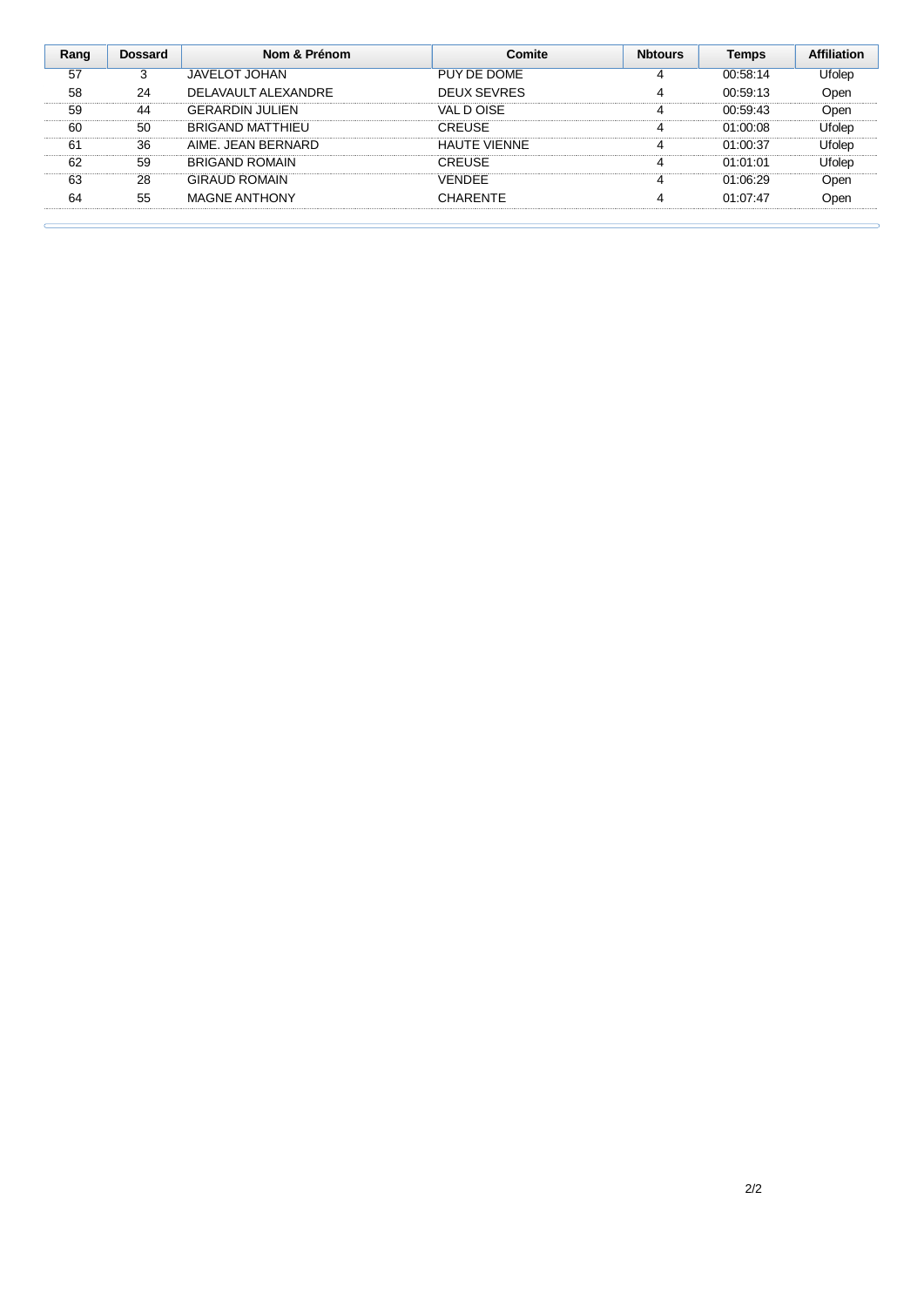#### **Classement scratch catés sélectionnées**

| Rang             | <b>Dossard</b> | Nom & Prénom                                    | Comite                      | <b>Nbtours</b> | <b>Temps</b>         | <b>Affiliation</b> |
|------------------|----------------|-------------------------------------------------|-----------------------------|----------------|----------------------|--------------------|
|                  |                | Classement catégorie Adulte Masculin 30/39 ans  |                             |                |                      |                    |
| $\mathbf{1}$     | 1              | <b>BOUTEILLER YANNICK</b>                       | <b>ESSONNE</b>              | 5              | 00:55:12             | Ufolep             |
| $\boldsymbol{2}$ | 8              | <b>HAUMIER GABRIEL</b>                          | <b>GIRONDE</b>              | 5              | 00:55:18             | Open               |
| 3                | $\overline{7}$ | <b>BUGNICOURT CYRIL</b>                         | <b>NORD</b>                 | 5              | 00:55:57             | Open               |
| 4                | 12             | <b>JUNQUA SEBASTIEN</b>                         | <b>GIRONDE</b>              | 5              | 00:55:59             | Ufolep             |
| 5                | 4              | <b>GAZONNAUD GRÉGORY</b>                        | <b>VIENNE</b>               | 5              | 00:58:10             | Open               |
| 6                | 9              | CHEVALIER LAURENT                               | <b>AISNE</b>                | 5              | 00:58:15             | Open               |
| $\overline{7}$   | 38             | RAMOS XAVIER                                    | <b>GIRONDE</b>              | 5              | 00:59:14             | Open               |
| 8                | 5              | <b>JURY FRANCOIS</b>                            | CREUSE                      | 5              | 00:59:28             | Ufolep             |
| 9                | 6              | LASSALE JEAN FRANÇOIS                           | <b>HAUTES PYRENEES</b>      | 5              | 00:59:28             | Ufolep             |
| 10               | 2              | CHICAUD CHRISTOPHE                              | <b>INDRE</b>                | $\mathbf 5$    | 00:59:41             | Open               |
| 11               | 14             | <b>DUCROT THOMAS</b>                            | <b>AISNE</b>                | 5              | 00:59:48             | Ufolep             |
| 12               | 22             | PESTANA FRÉDÉRIC                                | <b>HAUTES PYRENEES</b>      | 5              | 01:00:48             | Open               |
| 13<br>14         | 45<br>19       | <b>BORIE PIERRE</b><br><b>SCHNEIDER GREGORY</b> | <b>HAUTES PYRENEES</b>      | 5<br>5         | 01:01:07             | Ufolep             |
|                  |                | <b>LEMOINE TIMOTHEE</b>                         | <b>SOMME</b><br><b>OISE</b> | 5              | 01:02:04             | Ufolep             |
| 15               | 41             | <b>JALMAIN JEROME</b>                           | <b>OISE</b>                 | 5              | 01:02:10<br>01:02:47 | Open               |
| 16<br>17         | 18<br>20       | <b>HOLVOET JEREMY</b>                           | <b>SEINE ET MARNE</b>       | $\mathbf 5$    | 01:02:54             | Open               |
| 18               | 16             | <b>TROCHON CHRISTOPHE</b>                       | <b>VIENNE</b>               | 5              | 01:03:10             | Ufolep             |
| 19               | 70             | <b>MERLAEN SEBASTIEN</b>                        | <b>SEINE ET MARNE</b>       | 5              | 01:03:14             | Open<br>Ufolep     |
| 20               | 10             | <b>SAVY SYLVAIN</b>                             | <b>ESSONNE</b>              | 5              | 01:04:18             | <b>Ufolep</b>      |
| 21               | 39             | TAVERNIER CHRISTOPHE                            | <b>AISNE</b>                | 5              | 01:05:00             | <b>Ufolep</b>      |
| 22               | 25             | ETOURNEAU MICHAEL                               | <b>CHARENTE</b>             | 5              | 01:05:14             | Open               |
| 23               | 43             | <b>BROCHOT VINCENT</b>                          | SEINE ET MARNE              | 5              | 01:05:14             | Open               |
| 24               | 59             | <b>LAURENT VINCENT</b>                          | <b>NORD</b>                 | 5              | 01:06:08             | Ufolep             |
| 25               | 29             | LEBEC ENGUERRAND                                | VAL D OISE                  | 5              | 01:06:42             | Ufolep             |
| 26               | 30             | <b>SENIS DENIS</b>                              | PAS DE CALAIS               | $\mathbf 5$    | 01:06:45             | Ufolep             |
| 27               | 26             | TROCHON BRUNO                                   | <b>DEUX SEVRES</b>          | 5              | 01:06:55             | Open               |
| 28               | 63             | <b>BOISTEL THOMAS</b>                           | <b>SEINE ET MARNE</b>       | 5              | 01:07:51             | Ufolep             |
| 29               | 68             | <b>BINET CYRIL</b>                              | <b>SEINE ET MARNE</b>       | 5              | 01:08:06             | Open               |
| 30               | 51             | <b>GAYARD LOIC</b>                              | <b>ESSONNE</b>              | 5              | 01:08:06             | Ufolep             |
| 31               | 60             | <b>MARANGONI DAMIEN</b>                         | <b>GIRONDE</b>              | 4              | 00:55:16             | Ufolep             |
| 32               | 3              | <b>JAVELOT LILIAN</b>                           | PUY DE DOME                 | 4              | 00:55:23             | Ufolep             |
| 33               | 23             | <b>TOURETTE THIERRY</b>                         | <b>LOIRET</b>               | 4              | 00:55:50             | Ufolep             |
| 34               | 36             | SCHINACHER PASCAL                               | <b>ESSONNE</b>              | 4              | 00:55:53             | Ufolep             |
| 35               | 15             | ADENIS NICOLAS                                  | <b>CREUSE</b>               | 4              | 00:56:19             | Ufolep             |
| 36               | 67             | <b>GOUTTE NICOLAS</b>                           | OISE                        | 4              | 00:56:46             | Ufolep             |
| 37               | 37             | <b>GODART EDDY</b>                              | <b>NORD</b>                 | 4              | 00:56:49             | Ufolep             |
| 38               | 57             | LE BON FLORENT                                  | <b>SEINE ET MARNE</b>       | 4              | 00:57:04             | Open               |
| 39               | 66             | POULET BENOIT                                   | <b>AISNE</b>                | 4              | 00:57:31             | Ufolep             |
| 40               | 24             | CHENAL BENJAMIN                                 | <b>HAUTS DE SEINE</b>       | 4              | 00:57:36             | Ufolep             |
| 41               | 56             | <b>CAUDROY CHRISTOPHE</b>                       | <b>SOMME</b>                | 4              | 00:58:20             | Ufolep             |
| 42               | 55             | <b>RECOLET JEREMY</b>                           | <b>OISE</b>                 | 4              | 00:58:36             | Open               |
| 43               | 52             | <b>VERDIN GRÉGORY</b>                           | <b>NORD</b>                 | 4              | 01:00:22             | Ufolep             |
| 44               | 33             | LOUCHART OLIVIER                                | VAL DE MARNE                | 4              | 01:00:32             | Ufolep             |
| 45               | 71             | LAINE JEAN CHRISTOPHE                           | VAL D OISE                  | 4              | 01:00:42             | Open               |
| 46               | 42             | PORET DIMITRI                                   | <b>SOMME</b>                | 4              | 01:00:54             | Open               |
| 47               | 34             | DE ZERBI ANTOINE                                | <b>AVEYRON</b>              | 4              | 01:01:22             | Open               |
| 48               | 21             | <b>JACQUET FLORENT</b>                          | <b>CHER</b>                 | 4              | 01:01:22             | Open               |
| 49               | 61             | PASTEUR JEROME                                  | <b>AISNE</b>                | 4              | 01:01:55             | Ufolep             |
| 50               | 11             | ALBERTINI LUDOVIC                               | <b>NORD</b>                 | 4              | 01:02:15             | Ufolep             |
| 51               | 31             | LAURIERE SEBASTIEN                              | <b>CHARENTE MARITIME</b>    | 4              | 01:03:06             | Ufolep             |
| 52               | 64             | <b>THERASSE BENOIT</b>                          | VAL D OISE                  | 4              | 01:03:45             | Open               |
| 53               | 28             | <b>MAMES BERTRAND</b>                           | YONNE                       | $\overline{4}$ | 01:04:07             | Open               |
| 54               | 69             | <b>BLANCHARDON JEAN PATRICE</b>                 | VAL D OISE                  | 4              | 01:07:19             | Ufolep             |
| 55               | 47             | <b>DEMOULIN OLIVIER</b>                         | EURE ET LOIRE               | 4              | 01:10:39             | Ufolep             |
| 56               | 72             | <b>CHABOT CEDRIC</b>                            | SEINE ET MARNE              | 4              | 01:11:07             | Ufolep             |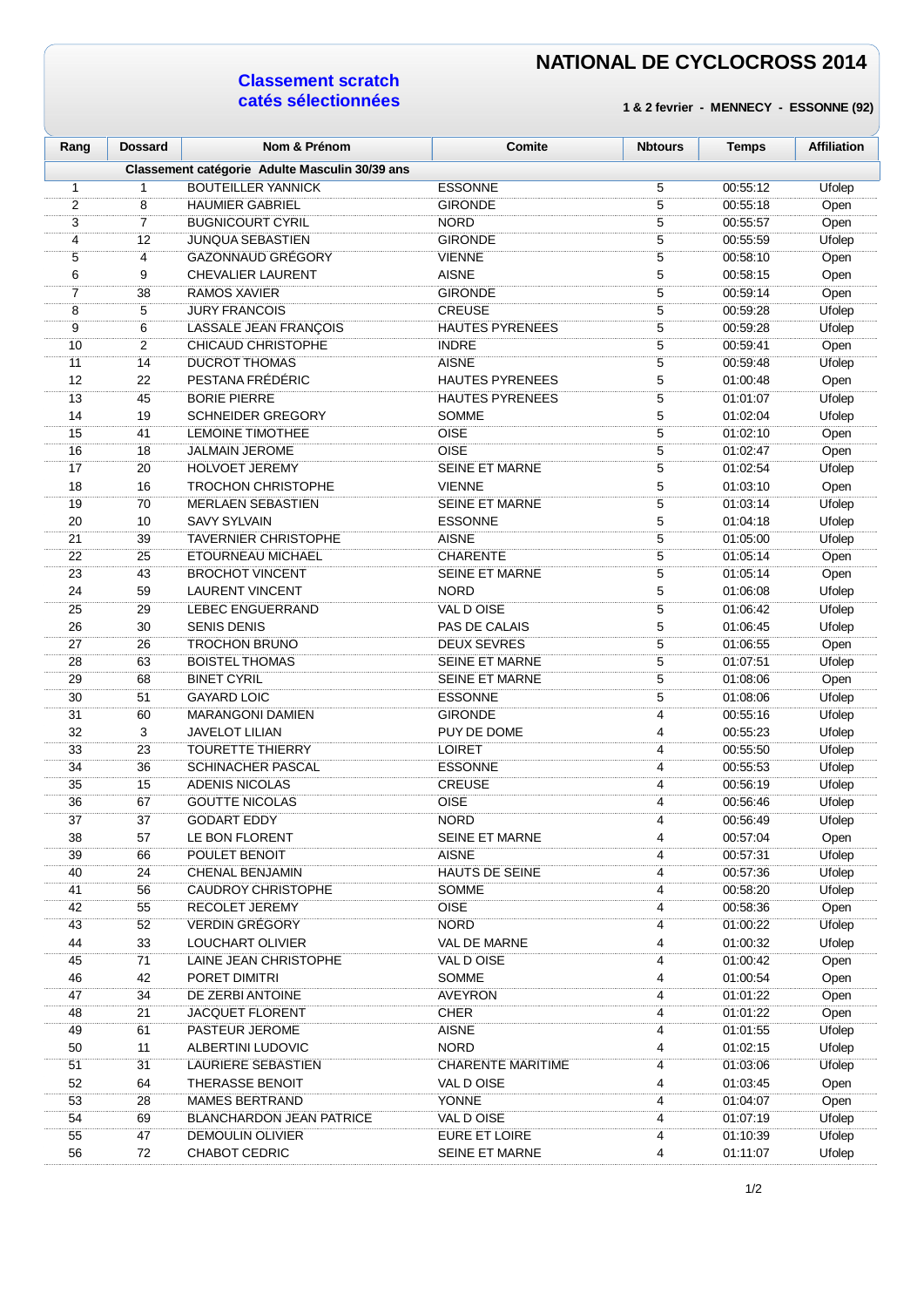| Rang | <b>Dossard</b> | Nom & Prénom         | Comite              | <b>Nbtours</b> | Temps    | Affiliation |
|------|----------------|----------------------|---------------------|----------------|----------|-------------|
| 57   | 27             | BOISSEAU SAMUEL      | FURE ET LOIRE       |                | 01:11:59 | Open        |
| 58   |                | DUPRAT FLORENT       | <b>HAUTE VIENNE</b> |                | 00:42:20 | Ufolep      |
| 59   | 40             | MOUTARDE STEPHANE    | CREUSE              |                | 00:58:53 | Ufolep      |
| 60   | 50             | I E NOUVEL GUILLAUME | VAI DE MARNE        |                | 00.59.41 | Open        |
| 61   | 32             | DEBORDE DAMIEN       | <b>RHONF</b>        |                | 00:36:38 | Dpen        |
|      |                |                      |                     |                |          |             |

 $\epsilon$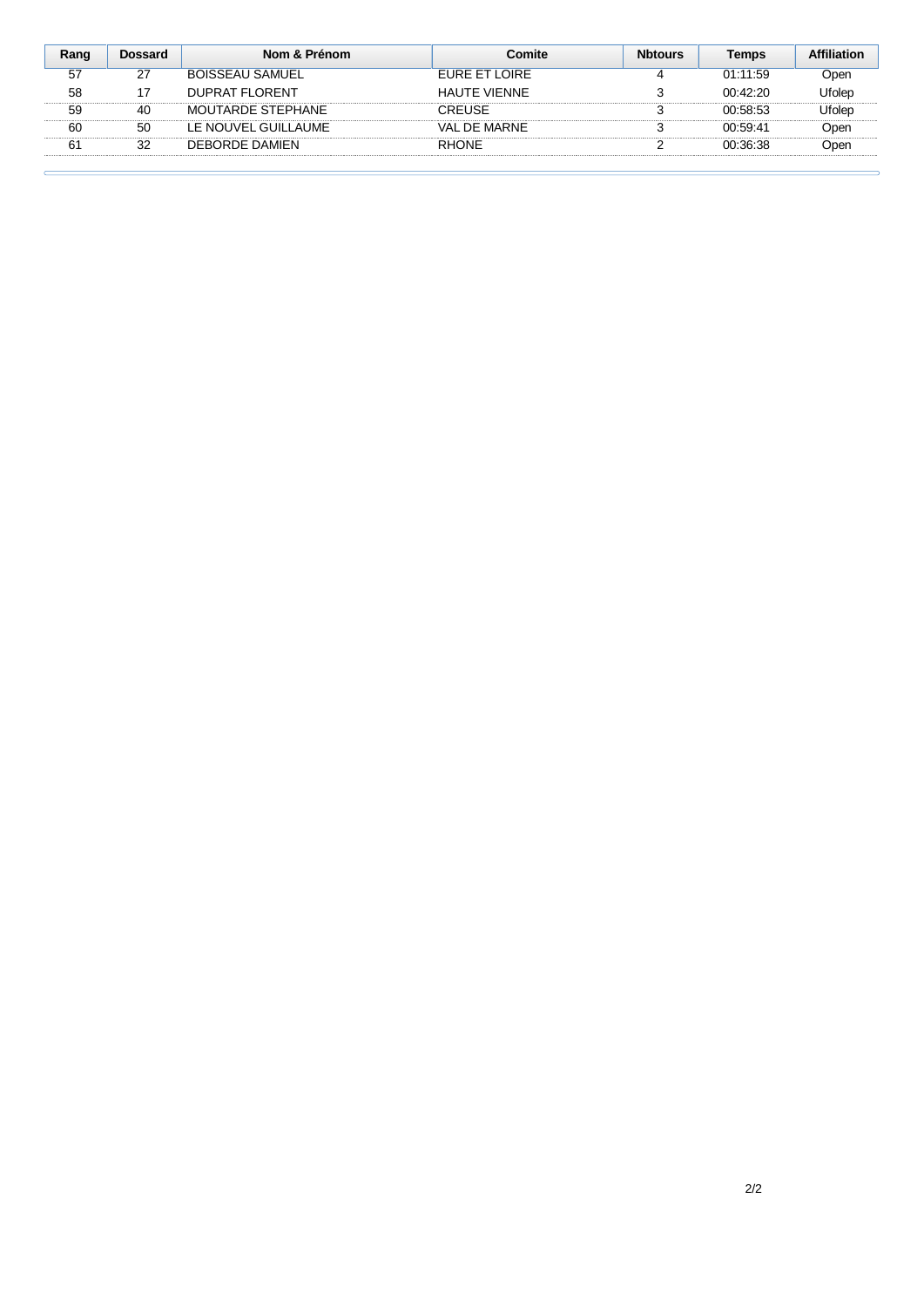### **Classement scratch catés sélectionnées**

| Rang             | <b>Dossard</b> | Nom & Prénom                                   | Comite                 | <b>Nbtours</b> | <b>Temps</b> | <b>Affiliation</b> |
|------------------|----------------|------------------------------------------------|------------------------|----------------|--------------|--------------------|
|                  |                | Classement catégorie Adulte Masculin 40/49 ans |                        |                |              |                    |
| $\mathbf{1}$     | 18             | DELUCHE CHRISTOPHE                             | <b>HAUTE VIENNE</b>    | 5              | 00:55:02     | Open               |
| $\boldsymbol{2}$ | 13             | <b>GALLEGO THIERRY</b>                         | <b>GIRONDE</b>         | 5              | 00:55:09     | Ufolep             |
| 3                | 10             | <b>JALMAIN DAVID</b>                           | <b>OISE</b>            | 5              | 00:55:38     | Open               |
| 4                | 1              | <b>BARBEAU CHRISTOPHE</b>                      | <b>GIRONDE</b>         | 5              | 00:56:45     | Open               |
| 5                | 75             | <b>BOUR RENAUD</b>                             | <b>ARDENNES</b>        | 5              | 00:58:11     | Open               |
| 6                | 8              | <b>OMPRARET HERVE</b>                          | <b>HAUTES PYRENEES</b> | $\mathbf 5$    | 00:58:27     | Open               |
| $\overline{7}$   | 4              | <b>BORDERIE FREDERIC</b>                       | <b>DORDOGNE</b>        | $\overline{5}$ | 00:58:30     | Ufolep             |
| 8                | 12             | <b>LANIGAN WILLIAM</b>                         | <b>NORD</b>            | 5              | 00:58:34     | Ufolep             |
| 9                | 48             | <b>VUYGE PHILIPPE</b>                          | <b>OISE</b>            | 5              | 00:58:45     | Open               |
| 10               | 33             | PATAY JEAN-CHRISTOPHE                          | <b>RHONE</b>           | 5              | 00:59:06     | Ufolep             |
| 11               | $\mathbf{2}$   | <b>MOUSSY CHRISTOPHE</b>                       | <b>NIEVRE</b>          | 5              | 00:59:42     | Open               |
| 12               | 21             | PLANTEUREUX YANNICK                            | <b>INDRE</b>           | 5              | 01:00:08     | Open               |
| 13               | 87             | <b>BLONDEL NICOLAS</b>                         | <b>OISE</b>            | 5              | 01:00:25     | Open               |
| 14               | $\overline{7}$ | <b>GROSSETETE OLIVIER</b>                      | <b>SEINE ET MARNE</b>  | 5              | 01:00:46     | Open               |
| 15               | 15             | <b>CHEVALIER PATRICE</b>                       | <b>AISNE</b>           | $\overline{5}$ | 01:00:54     | Open               |
| 16               | 9              | LEGUEUX LAURENT                                | <b>NORD</b>            | 5              | 01:01:24     | Ufolep             |
| 17               | 25             | <b>BRACHET NICOLAS</b>                         | <b>HAUTES PYRENEES</b> | 5              | 01:01:49     | Open               |
| 18               | 29             | <b>MARIE EMMANUEL</b>                          | YONNE                  | 5              | 01:02:06     | Open               |
| 19               | 64             | <b>SCHIFF JACQUES</b>                          | <b>GIRONDE</b>         | 5              | 01:02:13     | Ufolep             |
| 20               | 14             | DE CONTI BRUNO                                 | <b>DORDOGNE</b>        | 5              | 01:02:23     | Ufolep             |
| 21               | 5              | <b>CHATELLIER LAURENT</b>                      | <b>VIENNE</b>          | 5              | 01:02:32     | Ufolep             |
| 22               | 6              | <b>MARECHAU HERVE</b>                          | <b>CHER</b>            | 5              | 01:02:36     | Ufolep             |
| 23               | 27             | PERICAUD ERIC                                  | <b>CHARENTE</b>        | 5              | 01:03:01     | Open               |
| 24               | 46             | <b>GERMANEAU THIERRY</b>                       | <b>HAUTE VIENNE</b>    | 5              | 01:03:11     | Open               |
| 25               | 42             | PASQUET JEAN LUC                               | <b>DORDOGNE</b>        | 5              | 01:03:29     | Ufolep             |
| 26               | 17             | <b>LAGARDE MICHEL</b>                          | <b>VIENNE</b>          | 5              | 01:03:29     | Open               |
| 27               | 65             | <b>BAJARD DAVID</b>                            | <b>AISNE</b>           | 5              | 01:03:52     | Ufolep             |
| 28               | 67             | <b>TELLIER TEDDY</b>                           | <b>SOMME</b>           | 5              | 01:05:03     | Open               |
| 29               | 19             | <b>BARRAT JEAN LUC</b>                         | LOT ET GARONNE         | 5              | 01:05:52     | Ufolep             |
| 30               | 53             | MARTINEZ JOHAN                                 | <b>HAUTES PYRENEES</b> | 5              | 01:05:57     | Ufolep             |
| 31               | 41             | <b>BARES WILLIAM</b>                           | <b>GIRONDE</b>         | 5              | 01:07:10     | Ufolep             |
| 32               | 57             | <b>FAURE JEROME</b>                            | VAL D OISE             | 4              | 00:55:02     | Ufolep             |
| 33               | 11             | <b>LEDOUX FABIEN</b>                           | <b>ESSONNE</b>         | 4              | 00:55:02     | Ufolep             |
| 34               | 43             | <b>DUREZ SEBASTIEN</b>                         | <b>AISNE</b>           | 4              | 00:55:02     | Open               |
| 35               | 20             | <b>TROSZCZYNSKI PATRICE</b>                    | <b>OISE</b>            | 4              | 00:55:02     | Open               |
| 36               | 47             | <b>JIMENEZ PHILIPPE</b>                        | LOT ET GARONNE         | 4              | 00:55:02     | Open               |
| 37               | 23             | <b>BIRRER CHRISTOPHE</b>                       | <b>SEINE ET MARNE</b>  | 4              | 00 55:02     | Open               |
| 38               | 24             | <b>BARDIOT JEROME</b>                          | <b>CHER</b>            | 4              | 00:55:02     | Ufolep             |
| 39               | 51             | <b>CRUVEILLER STEPHANE</b>                     | <b>SEINE ET MARNE</b>  | 4              | 00:55:02     | Open               |
| 40               | 30             | DELSART EDDY                                   | VAL D OISE             | 4              | 00:55:11     | Ufolep             |
| 41               | 22             | <b>BRUHIER SAMUEL</b>                          | SOMME                  | 4              | 00:55:13     | Open               |
| 42               | 80             | <b>CAMI HERVE</b>                              | SOMME                  | 4              | 00:55:21     | Open               |
| 43               | 37             | <b>LAMOUCHE PASCAL</b>                         | <b>YVELINES</b>        | 4              | 00:55:29     | Ufolep             |
| 44               | 89             | <b>CROMMELINCK PATRICK</b>                     | <b>NORD</b>            | 4              | 00:55:52     | Ufolep             |
| 45               | 78             | <b>NOEL FRANCK</b>                             | <b>AISNE</b>           | 4              | 00:56:30     | Open               |
| 46               | 35             | <b>QUEMENER GILBERT</b>                        | VAL DE MARNE           | 4              | 00:57:03     | Ufolep             |
| 47               | 86             | <b>DUBRUILLE CHRISTOPHE</b>                    | <b>NORD</b>            | 4              | 00:57:05     | Ufolep             |
| 48               | 32             | DELMAERE FREDERIC                              | <b>ARDENNES</b>        | 4              | 00:57:12     | Open               |
| 49               | 63             | <b>FERRIBY DIDIER</b>                          | <b>NORD</b>            | 4              | 00:57:32     | Open               |
| 50               | 26             | POIGET FRANCK                                  | <b>LOIRET</b>          | 4              | 00:57:32     | Open               |
| 51               | 52             | ROMAIN EMMANUEL                                | <b>CHER</b>            | 4              | 00:57:36     | <b>Ufolep</b>      |
| 52               | 77             | <b>DECOCK NICOLAS</b>                          | <b>NORD</b>            | 4              | 00:58:04     | Ufolep             |
| 53               | 39             | LARRIEU LAURENT                                | <b>ESSONNE</b>         | 4              | 00:59:55     | <b>Ufolep</b>      |
| 54               | 81             | <b>MALATRAY OLIVIER</b>                        | SEINE ET MARNE         | 4              | 01:01:56     | Open               |
| 55               | 82             | <b>DAFFOS DAVID</b>                            | <b>HAUTES PYRENEES</b> | 4              | 01:02:44     | Ufolep             |
| 56               | 40             | TORNU JÉRÔME                                   | <b>NORD</b>            | 4              | 01:03:11     | Open               |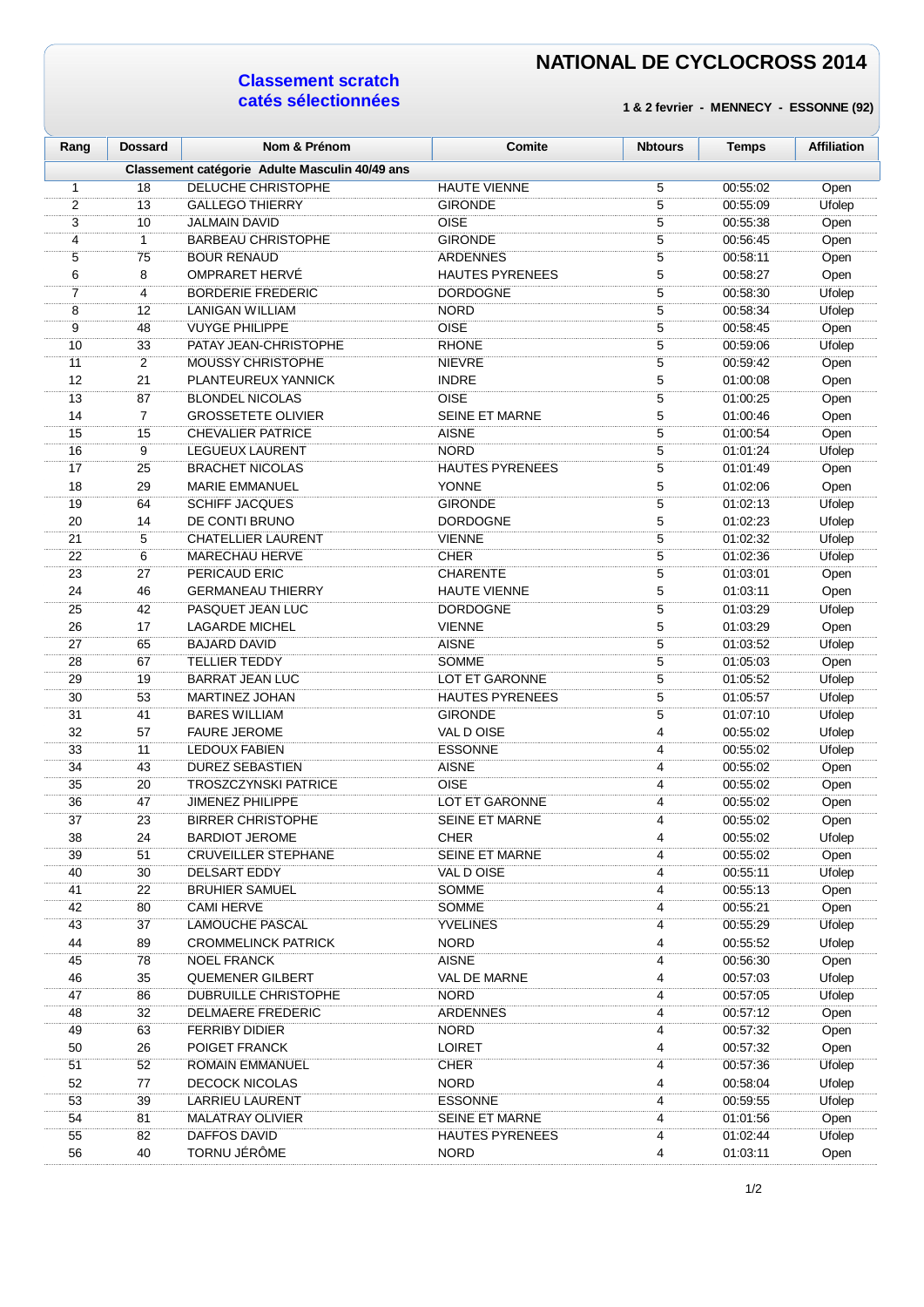| Rang | <b>Dossard</b> | Nom & Prénom               | Comite                    | <b>Nbtours</b> | <b>Temps</b> | <b>Affiliation</b> |
|------|----------------|----------------------------|---------------------------|----------------|--------------|--------------------|
| 57   | 54             | <b>PITOT PASCAL</b>        | <b>LOIRET</b>             | 4              | 01:03:29     | Ufolep             |
| 58   | 45             | <b>MAUTRE DIDIER</b>       | <b>VIENNE</b>             | 4              | 01:03:40     | Ufolep             |
| 59   | 31             | <b>LAMOUR ALAIN</b>        | PAS DE CALAIS             | 4              | 01:04:02     | Open               |
| 60   | 16             | PARLON CHRISTOPHE          | <b>CREUSE</b>             | 4              | 01:04:36     | Ufolep             |
| 61   | 56             | <b>CHOJNOWSKI FRANCOIS</b> | <b>EURE ET LOIRE</b>      | 4              | 01:04:43     | Open               |
| 62   | 59             | <b>LECOT MARTIAL</b>       | <b>ARDENNES</b>           | 4              | 01:04:43     | Open               |
| 63   | 72             | PAYEN BRUNO                | <b>CHARENTE</b>           | 4              | 01:04:46     | Ufolep             |
| 64   | 28             | <b>RAULT CHRISTOPHE</b>    | <b>EURE ET LOIRE</b>      | 4              | 01:04:51     | Open               |
| 65   | 3              | <b>GUEGUEN ERIC</b>        | <b>SEINE SAINT-DENIS</b>  | 4              | 01:04:55     | Ufolep             |
| 66   | 79             | <b>LAGACHE STEPHANE</b>    | <b>OISE</b>               | 4              | 01:05:10     | Open               |
| 67   | 85             | <b>QUINT ERIC</b>          | PAS DE CALAIS             | 4              | 01:05:10     | Ufolep             |
| 68   | 88             | <b>ELOY FERNAND</b>        | <b>OISE</b>               | 4              | 01:05:35     | Ufolep             |
| 69   | 34             | <b>BONNAUD LAURENT</b>     | <b>VENDEE</b>             | 4              | 01:06:42     | Open               |
| 70   | 61             | <b>SENEGAS LAURENT</b>     | VAL DE MARNE              | 4              | 01:09:53     | Ufolep             |
| 71   | 44             | <b>COTTAZ DAVID</b>        | <b>CREUSE</b>             | 4              | 01:10:01     | Ufolep             |
| 72   | 83             | <b>DESANGLE BENOIT</b>     | <b>CHARENTE</b>           | 4              | 01:10:22     | Ufolep             |
| 73   | 69             | <b>GIRAULT LAURENT</b>     | <b>CHER</b>               | 4              | 01:10:52     | Ufolep             |
| 74   | 74             | <b>GARBEZ LAURENT</b>      | PAS DE CALAIS             | 3              | 00:56:14     | Ufolep             |
| 75   | 36             | <b>TERRIER FRANCK</b>      | <b>EURE</b>               | 3              | 00:56:50     | Open               |
| 76   | 71             | PIERRE JOCELYN             | <b>LOIRET</b>             | 3              | 01:03:52     | Open               |
| 77   | 84             | <b>RENAULT PASCAL</b>      | VAL D OISE                | 3              | 01:04:27     | Ufolep             |
| 78   | 60             | <b>DEBORDE FREDERIC</b>    | <b>RHONE</b>              | 2              | 00:33:17     | Open               |
| 79   | 62             | <b>RIVIERE FABRICE</b>     | <b>MEURTHE ET MOSELLE</b> | 2              | 00:58:18     | Open               |
|      |                |                            |                           |                |              |                    |

 $\epsilon$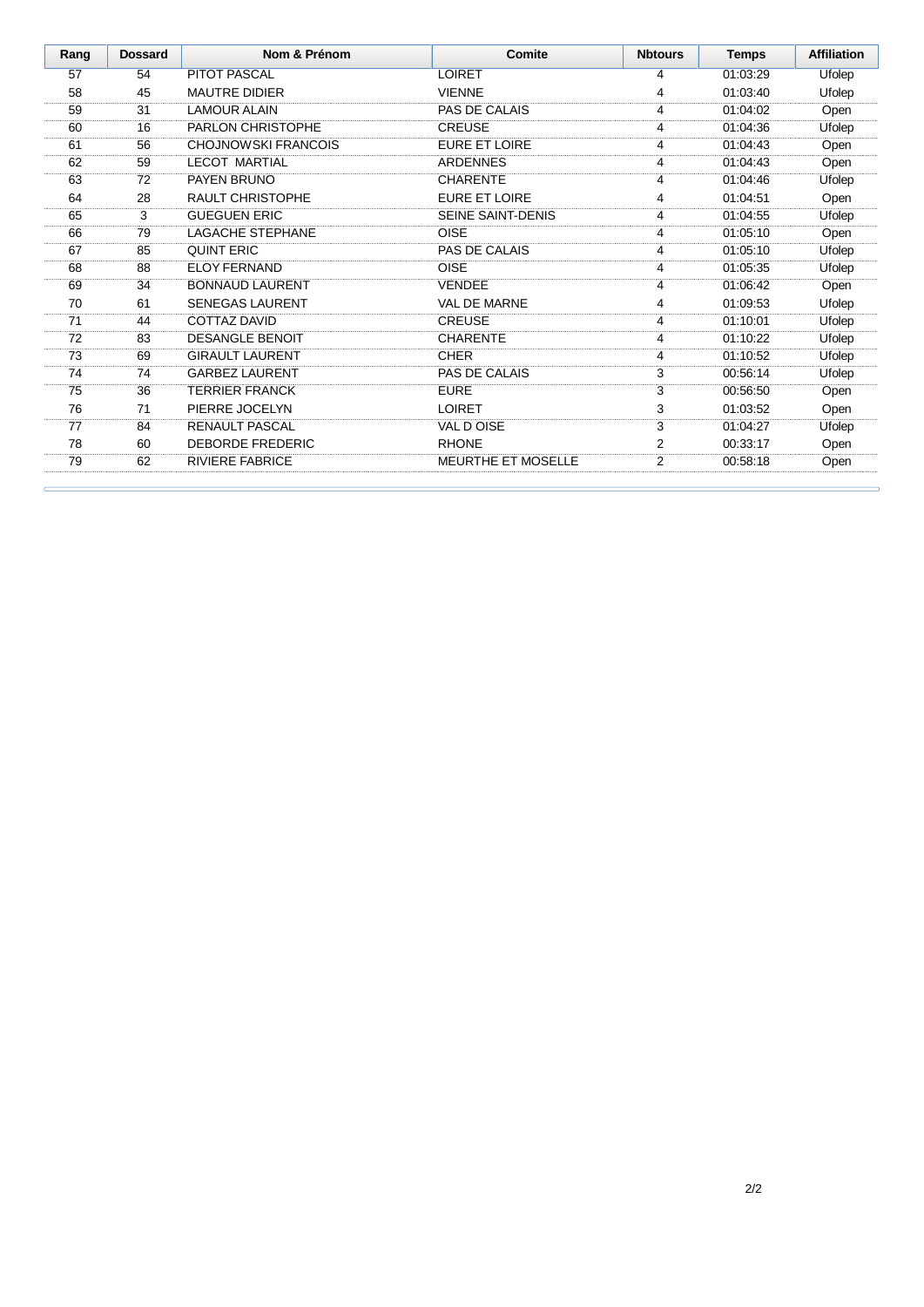### **Classement scratch catés sélectionnées**

| Rang           | <b>Dossard</b> | Nom & Prénom                                    | Comite                         | <b>Nbtours</b> | <b>Temps</b> | <b>Affiliation</b> |
|----------------|----------------|-------------------------------------------------|--------------------------------|----------------|--------------|--------------------|
|                |                | Classement catégorie Adulte Masculin 50/59 ans  |                                |                |              |                    |
| $\mathbf{1}$   | $\overline{7}$ | PASQUET DANIEL                                  | <b>DORDOGNE</b>                | 1              | 02:25:19     | Ufolep             |
| $\overline{c}$ | 60             | <b>DUMONT LAURENT</b>                           | <b>GIRONDE</b>                 | $\mathbf{1}$   | 02:25:19     | Ufolep             |
| 3              | 74             | <b>EYQUARD DOMINIQUE</b>                        | <b>GIRONDE</b>                 | $\mathbf{1}$   | 02:25:19     | Ufolep             |
| 4              | 11             | <b>EGEE ALAIN</b>                               | <b>OISE</b>                    | $\mathbf{1}$   | 02:25:19     | Open               |
| 5              | 4              | <b>GUINLE ALAIN</b>                             | <b>HAUTES PYRENEES</b>         | $\mathbf{1}$   | 02:25:19     | Open               |
| 6              | 16             | <b>CHANTEAU PATRICE</b>                         | <b>DORDOGNE</b>                | 1              | 02:25:19     | Ufolep             |
| $\overline{7}$ | 10             | <b>GAMBARD SERGE</b>                            | <b>CREUSE</b>                  | 1              | 02:25:19     | Open               |
| 8              | 26             | <b>MASSET MAX</b>                               | <b>CHER</b>                    | 1              | 02:25:19     | Open               |
| 9              | 17             | <b>BATAILLE MARC</b>                            | <b>AISNE</b>                   | 1              | 02:25:19     | Open               |
| 10             | 22             | <b>LAMETTE DENIS</b>                            | <b>OISE</b>                    | $\mathbf{1}$   | 02:25:19     | Open               |
| 11             | 6              | PRISSETTE JEAN-MICHEL                           | <b>NORD</b>                    | $\mathbf{1}$   | 02:25:19     | Open               |
| 12             | 20             | <b>CHENAUD PIERRE</b>                           | <b>HAUTE VIENNE</b>            | 1              | 02:25:19     | Open               |
| 13             | 48             | DEMARE JOSUE                                    | <b>OISE</b>                    | $\mathbf{1}$   | 02:25:19     | Open               |
| 14             | 42             | <b>DUCOS JEAN MICHEL</b>                        | <b>GIRONDE</b>                 | $\mathbf{1}$   | 02:25:19     | Ufolep             |
| 15             | 51             | <b>BLOT PHILIPPE</b>                            | <b>CHER</b>                    | 1              | 02:25:19     | Ufolep             |
| 16             | 25             | <b>SANITAS ERIC</b>                             | <b>SEINE ET MARNE</b>          | 1              | 02:25:19     | Open               |
| 17             | 34             | <b>GLEIZE JEAN-LOUP</b>                         | VAL D OISE                     | 1              | 02:25:19     | Open               |
| 18             | 18             | <b>MARGUERITAT PATRICE</b>                      | <b>CREUSE</b>                  | 1              | 02:25:20     | Ufolep             |
| 19             | 15             | <b>GELABERT DIDIER</b>                          | <b>GIRONDE</b>                 | 1              | 02:25:58     | Ufolep             |
| 20             | 83             | <b>BOUTELOUP JEAN PIERRE</b>                    | <b>GIRONDE</b>                 | 1              | 02:25:58     | Ufolep             |
| 21             | 86             | <b>CUSAN FLORENT</b>                            | <b>OISE</b>                    | 1              | 02:25:58     | Ufolep             |
| 22             | 12             | <b>LANGLOIS DIDIER</b>                          | <b>SEINE ET MARNE</b>          | $\mathbf{1}$   | 02:25:58     | Open               |
| 23             | 44             | <b>STOURBE ALAIN</b>                            | <b>AISNE</b>                   | 1              | 02:25:58     | Ufolep             |
| 24             | 14             | <b>BEAUMONT GILLES</b>                          | <b>NORD</b>                    | 1              | 02:25:58     | Ufolep             |
| 25             | 35             | <b>CSERNAK SYLVAIN</b>                          | PAS DE CALAIS                  | 1              | 02:25:58     | Ufolep             |
| 26             | 33             | <b>RIO CHRISTIAN</b>                            | EURE ET LOIRE                  | 1              | 02:25:58     | Open               |
| 27             | 27             | <b>CRAMPE MICHEL</b>                            | <b>HAUTES PYRENEES</b>         | 1              | 02:25:58     | Open               |
| 28             | 36             | <b>BOURDET YANNICK</b>                          | <b>AUBE</b>                    | 1              | 02:25:58     | Ufolep             |
| 29             | 38             | <b>SAUDRAIS NICOLAS</b>                         | <b>YVELINES</b>                | 1              | 02:25:58     | Ufolep             |
| 30             | 13             | PACHOT JEAN PHILIPPE                            | <b>ESSONNE</b>                 | 1              | 02:25:58     | Ufolep             |
| 31             | 66             | <b>LEBIGRE OLIVIER</b>                          | <b>SEINE ET MARNE</b>          | $\mathbf{1}$   | 02:25:58     |                    |
| 32             | 40             | <b>FIFE THIERRY</b>                             | <b>ESSONNE</b>                 | $\mathbf{1}$   | 02:25:58     | Open               |
|                |                |                                                 |                                | 1              |              | Ufolep             |
| 33             | 79             | <b>VALENTI LAURENT</b>                          | <b>SEINE ET MARNE</b>          |                | 02:25:59     | Ufolep             |
| 34             | 2              | BESSEYRIAS JEAN-MICHEL                          | <b>NIEVRE</b>                  | 1              | 02:25:59     | Open               |
| 35<br>36       | 41<br>30       | <b>BRIXHE ALAIN</b><br><b>HERVIOT DOMINIQUE</b> | <b>NORD</b><br><b>CHARENTE</b> | 1<br>1         | 02:25:59     | Ufolep             |
|                |                |                                                 |                                |                | 02:25:59     | Ufolep             |
| 37             | 3              | CAPLANT JEAN MARC                               | <b>INDRE</b>                   | 1              | 02:26:43     | Open               |
| 38             | 24             | <b>BLEUX FREDERIC</b>                           | <b>SOMME</b>                   | $\mathbf{1}$   | 02:26:43     | Open               |
| 39             | 50             | <b>CONSENTINO FRANCOIS</b>                      | <b>SEINE ET MARNE</b>          | 1              | 02:26:43     | Ufolep             |
| 40             | 64             | <b>DORISON PIERRE</b>                           | <b>OISE</b>                    | 1              | 02:26:43     | Open               |
| 41             | 72             | PLAS ROBERT                                     | <b>YVELINES</b>                | 1              | 02:26:43     | Ufolep             |
| 42             | 59             | ORSATTONI PHILIPPE                              | <b>ESSONNE</b>                 | 1              | 02:26:43     | Ufolep             |
| 43             | 71             | <b>MICHEL PATRICK</b>                           | PAS DE CALAIS                  | 1              | 02:26:43     | Ufolep             |
| 44             | 21             | OUNZARI JEAN PAUL                               | LOT ET GARONNE                 | 1              | 02:26:44     | Open               |
| 45             | 53             | <b>BARRAUD MICHEL</b>                           | <b>CHARENTE</b>                | 1              | 02:26:44     | Ufolep             |
| 46             | 31             | LOUIS ALAIN                                     | PUY DE DOME                    | 1              | 02:26:44     | Ufolep             |
| 47             | 37             | <b>BOUDARD JEAN</b>                             | <b>EURE</b>                    | $\mathbf{1}$   | 02:26:44     | Open               |
| 48             | 39             | <b>KAERCHER MARTIAL</b>                         | MEURTHE ET MOSELLE             | 1              | 02:26:44     | Open               |
| 49             | 57             | DANEL JEAN PIERRE                               | PAS DE CALAIS                  | $\mathbf{1}$   | 02:26:44     | Ufolep             |
| 50             | 92             | DROUAUX FRANCIS                                 | <b>OISE</b>                    | 1              | 02:26:44     | Ufolep             |
| 51             | 95             | <b>MOCAER DIDIER</b>                            | <b>GIRONDE</b>                 | 1              | 02:26:44     | Open               |
| 52             | 19             | <b>FONTENY ALAIN</b>                            | <b>VIENNE</b>                  | 1              | 02:26:44     | Ufolep             |
| 53             | 91             | JEULAND JEAN PAUL                               | <b>GIRONDE</b>                 | 1              | 02:26:44     | Ufolep             |
| 54             | 9              | <b>CITON GILLES</b>                             | PUY DE DOME                    | $\mathbf{1}$   | 02:26:44     | Ufolep             |
| 55             | 67             | RECKINGER JEAN PIERRE                           | <b>CHER</b>                    | $\mathbf{1}$   | 02:27:10     | Ufolep             |
| 56             | 68             | PERRUCHE DIDIER                                 | <b>LOIRET</b>                  | $\mathbf{1}$   | 02:27:10     | Ufolep             |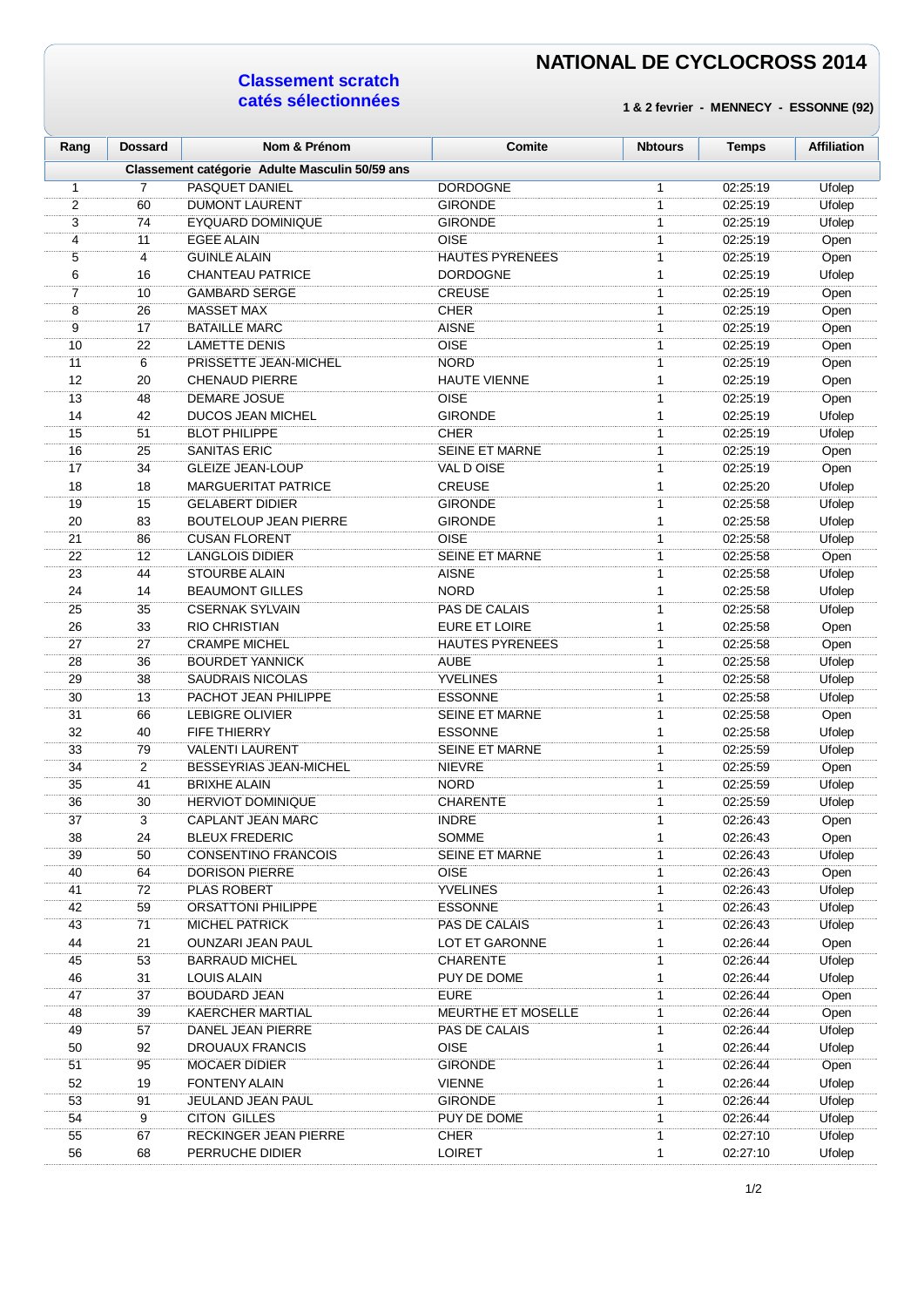| Rang | <b>Dossard</b> | Nom & Prénom               | Comite                | <b>Nbtours</b> | <b>Temps</b> | <b>Affiliation</b> |
|------|----------------|----------------------------|-----------------------|----------------|--------------|--------------------|
| 57   | 73             | <b>GUILLARD PATRICK</b>    | <b>ESSONNE</b>        | 1              | 02:27:10     | Ufolep             |
| 58   | 65             | <b>COQUELLE GILLES</b>     | <b>SOMME</b>          | 1              | 02:27:10     | Ufolep             |
| 59   | 62             | <b>BRIGAND JACKY</b>       | <b>CREUSE</b>         | $\mathbf{1}$   | 02:27:10     | Ufolep             |
| 60   | 70             | <b>CHOISY JEAN-MICHEL</b>  | VAL D OISE            | 1              | 02:27:10     | Ufolep             |
| 61   | 56             | THEVENET VALERY            | VAL DOISE             | 1              | 02:27:10     | Open               |
| 62   | 52             | LEFEVRE CHRISTIAN          | <b>LOIRET</b>         | 1              | 02:27:11     | Open               |
| 63   | 32             | <b>MERCIER JEAN PIERRE</b> | <b>DEUX SEVRES</b>    | $\mathbf{1}$   | 02:27:11     | Ufolep             |
| 64   | 93             | <b>GUILLEMIN THIERRY</b>   | <b>SEINE ET MARNE</b> | 1              | 02:27:11     | Ufolep             |
| 65   | 55             | <b>BEAUVALLET GILLES</b>   | <b>EURE ET LOIRE</b>  | 1              | 02:27:11     | Ufolep             |
| 66   | 82             | <b>FEVRIER DOMINIQUE</b>   | <b>ESSONNE</b>        | 1              | 02:27:11     | Ufolep             |
| 67   | 81             | <b>GRIVOT OLIVIER</b>      | <b>LOIRET</b>         | 1              | 02:27:11     | Ufolep             |
| 68   | 78             | POULET MARCEL              | <b>SOMME</b>          | 1              | 02:27:11     | Open               |
| 69   | 5              | <b>URBAIN MARC</b>         | <b>AUBE</b>           | 1              | 02:27:11     | Open               |
| 70   | 76             | <b>BARRETAUD PATRICK</b>   | <b>HAUTE VIENNE</b>   | 1              | 02:27:45     | Ufolep             |
| 71   | 80             | SCHWITZGABEL ALAIN         | <b>CHER</b>           | 1              | 02:27:45     | Ufolep             |
| 72   | 47             | LAJOUMARD PHILIPPE         | <b>HAUTE VIENNE</b>   | 1              | 02:27:45     | Open               |
| 73   | 43             | PASQUET FREDERIC           | <b>DORDOGNE</b>       | 1              | 02:27:45     | Ufolep             |
| 74   | 46             | <b>RICHEFORT JOEL</b>      | <b>VIENNE</b>         | 1              | 02:27:45     | Open               |
| 75   | 45             | <b>BELANGEON SERGE</b>     | <b>CREUSE</b>         | $\mathbf{1}$   | 02:27:45     | Ufolep             |
| 76   | 63             | <b>DUMAS DELAGE ALAIN</b>  | <b>HAUTE VIENNE</b>   | 1              | 02:27:45     | Ufolep             |
| 77   | 58             | <b>LECOMTE DOMINIQUE</b>   | <b>YVELINES</b>       | 1              | 02:27:45     | Ufolep             |
| 78   | 54             | PERRIER CHRISTIAN          | PUY DE DOME           | 1              | 02:27:45     | Ufolep             |
| 79   | 89             | <b>BERGERON JOEL</b>       | <b>CHER</b>           | $\mathbf{1}$   | 02:27:45     | Ufolep             |
| 80   | 90             | <b>FERRE RENE CLAUDE</b>   | <b>ESSONNE</b>        | 1              | 02:27:45     | Ufolep             |
| 81   | 94             | <b>LACOMBE DOMINIQUE</b>   | <b>CHER</b>           | 1              | 02:27:45     | Ufolep             |
| 82   | 75             | <b>KOSUBAY PHILIPPE</b>    | <b>CREUSE</b>         | 1              | 02:27:45     | Ufolep             |
| 83   | 29             | <b>LEROY GERARD</b>        | <b>HAUTS DE SEINE</b> | 1              | 02:27:46     | Ufolep             |
| 84   | 85             | <b>VALADE CHRISTIAN</b>    | <b>HAUTE VIENNE</b>   | $\mathbf{1}$   | 02:27:46     | Ufolep             |
| 85   | 84             | <b>BRIGAND FRANCIS</b>     | <b>CREUSE</b>         | 1              | 02:27:46     | Ufolep             |
| 86   | 28             | PERRON DIDIER              | <b>LOIRET</b>         | 1              | 02:27:46     | Ufolep             |
| 87   | 87             | <b>VEILLEROT DANY</b>      | <b>SOMME</b>          | 1              | 02:27:46     | Ufolep             |

 $\epsilon$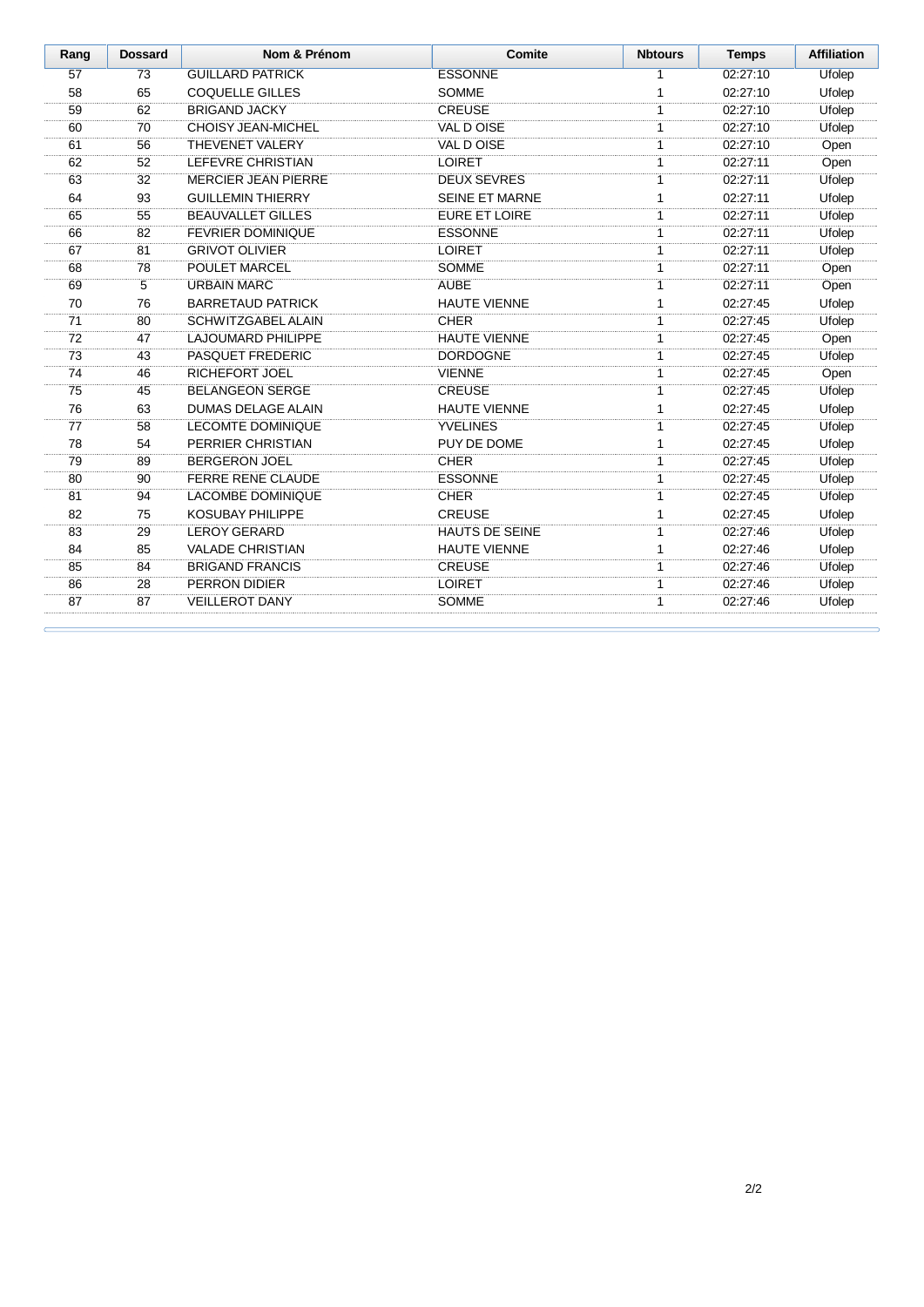### **Classement scratch catés sélectionnées**

| Rang | <b>Dossard</b> | Nom & Prénom                                        | Comite                   | <b>Nbtours</b> | <b>Temps</b> | <b>Affiliation</b> |
|------|----------------|-----------------------------------------------------|--------------------------|----------------|--------------|--------------------|
|      |                | Classement catégorie Adulte Masculin 60 ans et plus |                          |                |              |                    |
| 1    | 11             | <b>GRANGE JEAN CLAUDE</b>                           | <b>SEINE ET MARNE</b>    | 4              | 00:45:03     | Open               |
| 2    | $\mathbf{1}$   | <b>GODOT FRANCIS</b>                                | <b>CREUSE</b>            | 4              | 00:45:32     | Ufolep             |
| 3    | 33             | <b>BLANCHARDON PATRICE</b>                          | VAL DOISE                | 4              | 00:45:39     | Ufolep             |
| 4    | 13             | DINGREVILLE JEAN-JACQUES                            | <b>NORD</b>              | 4              | 00:45:42     | Open               |
| 5    | 8              | <b>CORNELIS MICHEL</b>                              | <b>NORD</b>              | 4              | 00:45:51     | Open               |
| 6    | $\overline{7}$ | <b>TOURRET MICHEL</b>                               | LOIR ET CHER             | 4              | 00:45:54     | Open               |
| 7    | 10             | <b>MARTIN CLAUDE</b>                                | <b>VIENNE</b>            | 4              | 00:46:08     | Open               |
| 8    | 5              | <b>TORTIGUE JEAN</b>                                | <b>HAUTES PYRENEES</b>   | 4              | 00:46:53     | Open               |
| 9    | 3              | <b>DURAND MICHEL</b>                                | COTE D OR                | 4              | 00:47:46     | Open               |
| 10   | 14             | <b>GALISSAIRE JEAN BERNARD</b>                      | <b>GIRONDE</b>           | 4              | 00:48:04     | Open               |
| 11   | 9              | ULBERT JEAN CLAUDE                                  | <b>DORDOGNE</b>          | 4              | 00:48:17     | Open               |
| 12   | 20             | <b>CAZASSUS ALAIN</b>                               | <b>LOT ET GARONNE</b>    | 4              | 00:48:47     | Open               |
| 13   | 43             | <b>MOREAU JEAN LOUIS</b>                            | <b>GIRONDE</b>           | 4              | 00:49:17     | Ufolep             |
| 14   | 4              | <b>SCHNEIDER SYLVAIN</b>                            | <b>SOMME</b>             | 4              | 00:49:33     | Ufolep             |
| 15   | 22             | <b>BRULON GUY</b>                                   | <b>INDRE</b>             | 4              | 00:50:25     | Open               |
| 16   | 69             | <b>COCCI MARCEL</b>                                 | GARD                     | 4              | 00:50:25     | Ufolep             |
| 17   | 26             | LARROZE CHRISTIAN                                   | <b>HAUTES PYRENEES</b>   | 4              | 00:50:34     | Open               |
| 18   | 18             | <b>PENY MICHEL</b>                                  | <b>VIENNE</b>            | 4              | 00:51:12     | Ufolep             |
| 19   | 23             | <b>TELLIER JACK</b>                                 | <b>SOMME</b>             | 4              | 00:51:23     | Open               |
| 20   | 42             | <b>CIEPLIK BERNARD</b>                              | <b>NORD</b>              | 4              | 00:51:30     | Ufolep             |
| 21   | 34             | <b>BOUCHET GERARD</b>                               | <b>CHARENTE MARITIME</b> | 4              | 00:52:01     | Ufolep             |
| 22   | 17             | <b>STAMM ALAIN</b>                                  | <b>CREUSE</b>            | 4              | 00:52:04     | Ufolep             |
| 23   | 21             | DANNEEL JEAN MARC                                   | OISE                     | 4              | 00:52:41     | Open               |
| 24   | 55             | <b>LAHAILLE GABRIEL</b>                             | <b>GIRONDE</b>           | 4              | 00:53:12     | Ufolep             |
| 25   | 16             | <b>LANTOINE MICHEL</b>                              | <b>AISNE</b>             | $\overline{4}$ | 00:54:36     | Ufolep             |
| 26   | 24             | PERRET GERARD                                       | <b>SEINE ET MARNE</b>    | 4              | 00:55:37     | Ufolep             |
| 27   | 49             | <b>BAILLON ALAIN</b>                                | <b>INDRE</b>             | 4              | 00:55:40     | Ufolep             |
| 28   | 38             | <b>GERVAIS GILLES</b>                               | LOIR ET CHER             | 4              | 00:55:48     | Open               |
| 29   | 50             | <b>FLOREK JEAN MICHEL</b>                           | <b>SEINE ET MARNE</b>    | 4              | 00:55:54     | Open               |
| 30   | 45             | <b>OUVRARD GUY</b>                                  | <b>CREUSE</b>            | 4              | 00:56:12     | Ufolep             |
| 31   | 46             | PENY MARCEL                                         | <b>VIENNE</b>            | 4              | 00:56:30     | Ufolep             |
| 32   | 67             | <b>GOLIN GERARD</b>                                 | <b>GIRONDE</b>           | 4              | 00:56:39     | Ufolep             |
| 33   | 54             | <b>LABROUSSE CHRISTIAN</b>                          | <b>CHARENTE MARITIME</b> | 4              | 00:58:13     | Ufolep             |
| 34   | 25             | <b>DECARY ALAIN</b>                                 | <b>CHER</b>              | 4              | 00:58:30     | Ufolep             |
| 35   | 41             | <b>DOLES DUSAN</b>                                  | <b>ESSONNE</b>           | 4              | 00:58:41     | Ufolep             |
| 36   | 35             | <b>LOHIER GILLES</b>                                | <b>AUBE</b>              | 4              | 00.58:47     | Open               |
| 37   | 60             | <b>LAVIELLE REGIS</b>                               | <b>SEINE ET MARNE</b>    | 4              | 00:58:55     | Open               |
| 38   | 12             | <b>LEMAITRE CLAUDE</b>                              | <b>ESSONNE</b>           | 4              | 00:59:22     | Ufolep             |
| 39   | 36             | LANDRIN JEAN                                        | <b>VENDEE</b>            | 4              | 01:00:04     | Open               |
| 40   | 47             | <b>BUISSON MARCEL</b>                               | <b>HAUTE VIENNE</b>      | 3              | 00:45:07     | Open               |
| 41   | 66             | DUFOUR GUY                                          | <b>CREUSE</b>            | 3              | 00:45:32     | Ufolep             |
| 42   | 48             | <b>QUADPEERDS MICHEL</b>                            | <b>OISE</b>              | 3              | 00:46:02     | Ufolep             |
| 43   | 56             | <b>LASKOWSKI ROBERT</b>                             | <b>CREUSE</b>            | 3              | 00:46:13     | Ufolep             |
| 44   | 27             | <b>LIMET FRANCIS</b>                                | <b>LOIRET</b>            | 3              | 00:46:13     | Ufolep             |
| 45   | 58             | <b>HUON DANIEL</b>                                  | <b>OISE</b>              | 3              | 00:46:41     | Ufolep             |
| 46   | 29             | SAUSSEAU JACKY                                      | <b>CHARENTE</b>          | 3              | 00:47:12     | Ufolep             |
| 47   | 57             | <b>FUMERON JACQUES</b>                              | <b>VIENNE</b>            | 3              | 00:47:12     | Ufolep             |
| 48   | 15             | <b>BARES RENE</b>                                   | <b>DORDOGNE</b>          | 3              | 00:47:13     | Ufolep             |
| 49   | 32             | PERON MICHEL                                        | <b>YONNE</b>             | 3              | 00:47:29     | Open               |
| 50   | 31             | <b>ECAULT DANIEL</b>                                | <b>DEUX SEVRES</b>       | 3              | 00:47:35     | Open               |
| 51   | 62             | <b>BARBECANNE JOSE</b>                              | <b>GIRONDE</b>           | 3              | 00:47:56     | Ufolep             |
| 52   | 52             | REGNIER JEAN CLAUDE                                 | <b>DEUX SEVRES</b>       | 3              | 00:48:47     | Ufolep             |
| 53   | 63             | <b>LENAIN BERNARD</b>                               | <b>CREUSE</b>            | 3              | 00:49:26     | Ufolep             |
| 54   | 40             | SOUDAN HERVE                                        | <b>TARN ET GARONNE</b>   | 3              | 00:50:56     | Ufolep             |
| 55   | 28             | <b>BRIHAYE MICHEL</b>                               | <b>HAUTS DE SEINE</b>    | 3              | 00:51:06     | Ufolep             |
| 56   | 65             | POGET JEAN CLAUDE                                   | <b>GIRONDE</b>           | 3              | 00:52:39     | Ufolep             |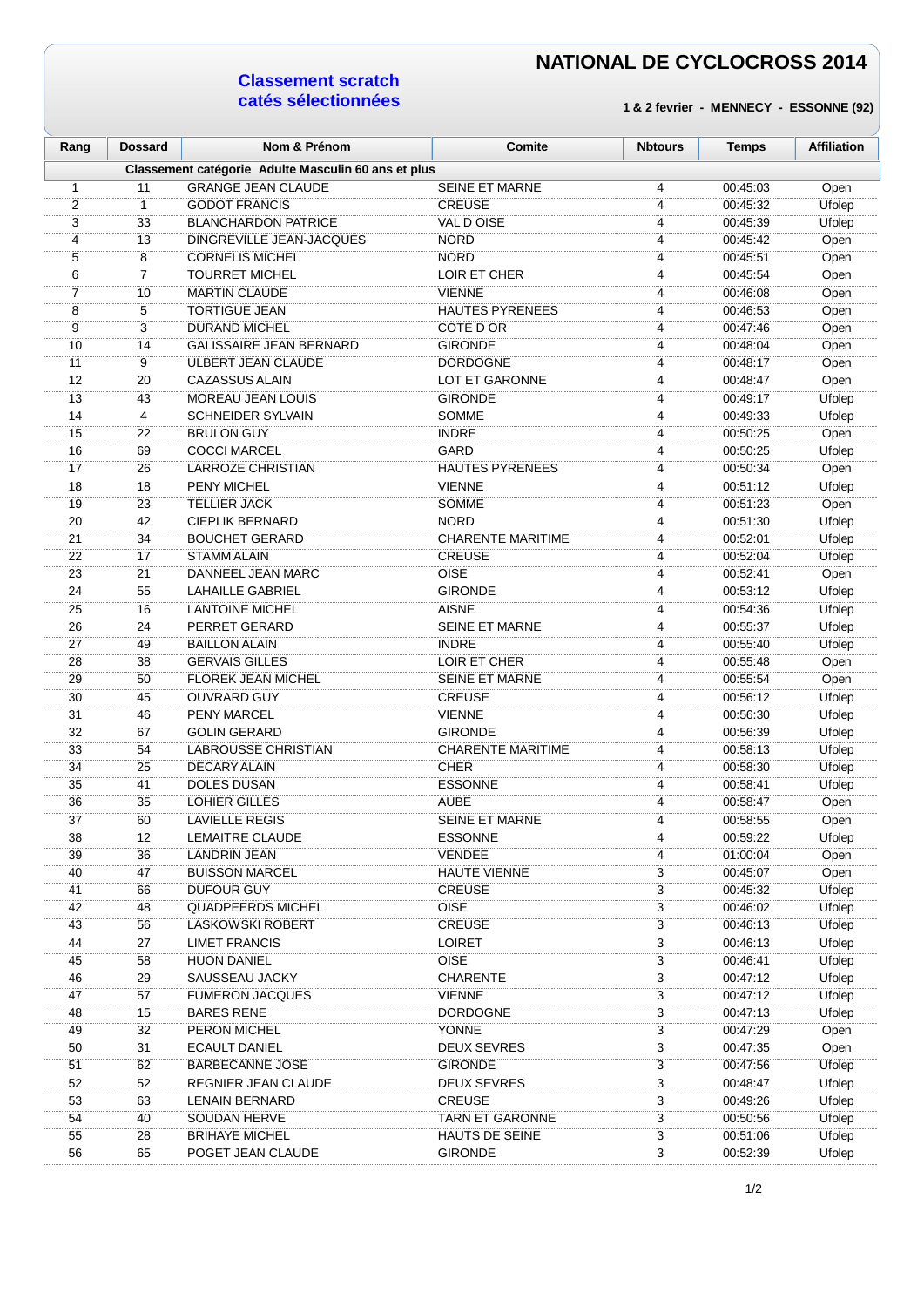| Rang | Dossard | Nom & Prénom             | <b>Comite</b>  | <b>Nhtours</b> | Temps    | <b>Affiliation</b> |
|------|---------|--------------------------|----------------|----------------|----------|--------------------|
| 57   | 30      | <b>BOUCHOULLE ALBERT</b> | PUY DE DOME    |                | 00:53:53 | Ufolep             |
| 58   | 6       | COGNERAS GUY             | PUY DE DOME    |                | 00:54:25 | Ufolep             |
| 59   | 53      | CARRARA MICHEL           | VAL DOISE      |                | 00:55:37 | Ufolep             |
| 60   | 64      | PERRET MARC              | SFINE FT MARNE |                | 00:56:12 | Ufolep             |
| 61   | 59      | DANJOUX ALAIN            | <b>INDRF</b>   |                | 00:57:43 | Ufolep             |
| 62   | 37      | DELANGE GILLES           | VAI DE MARNE   |                | 01:01:36 | Ufolep             |
| 63   | C       | <b>SANDRINI GILBERT</b>  | <b>PARIS</b>   | າ              | 00.45.46 | Ufolep             |

**C**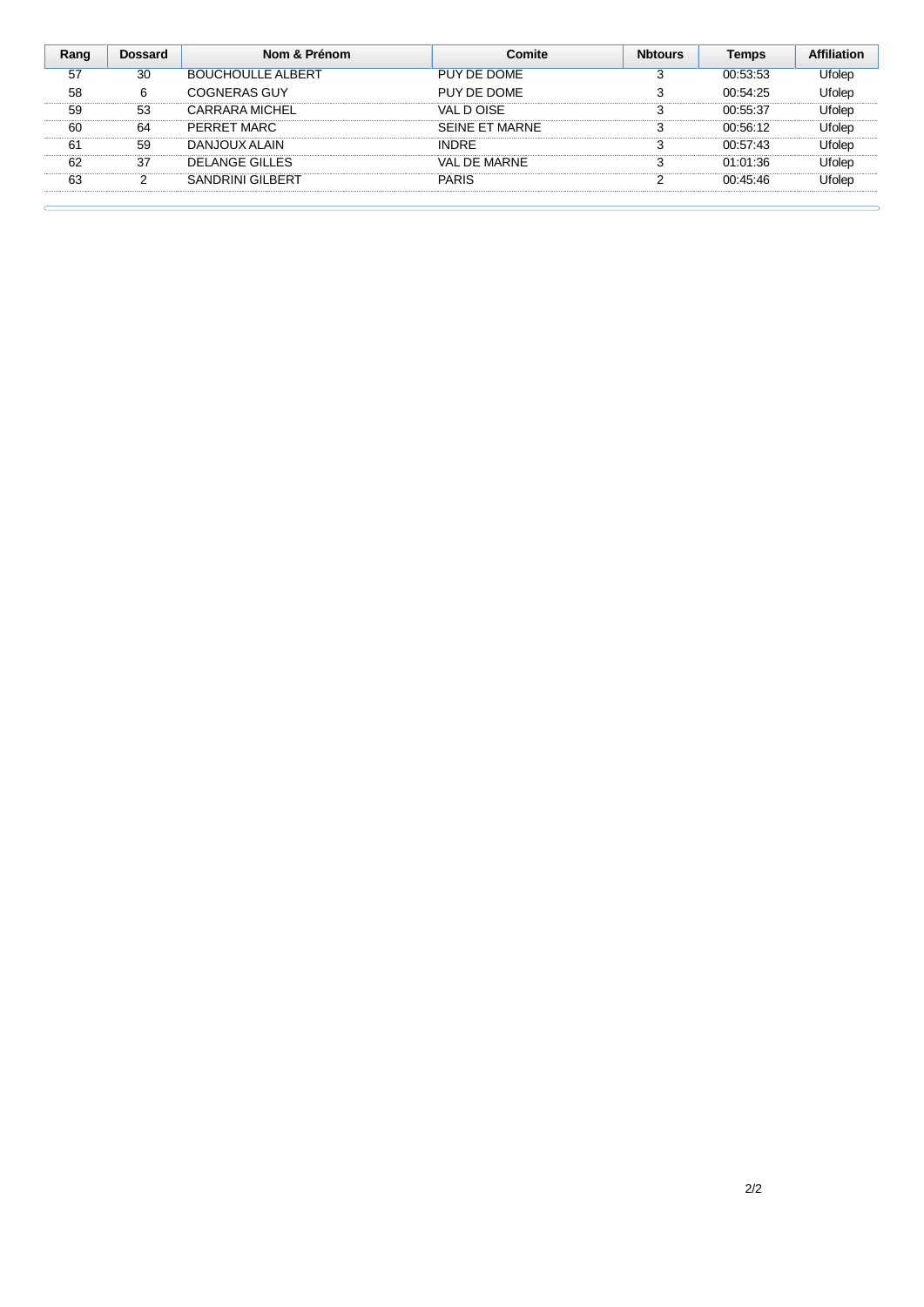# **Classement Comité Jeunes 13/14 ans**

| Rang |   | Comité        | Nom & prénom            |    | <b>Places</b> | Total des places |
|------|---|---------------|-------------------------|----|---------------|------------------|
|      |   |               | <b>DUJARDIN BRICE</b>   | 3  |               |                  |
|      |   | <b>CREUSE</b> | <b>CLAMONT ANTHONY</b>  | 5  | 15            | <b>Points</b>    |
|      |   |               | <b>GARCIA RICKY</b>     |    |               |                  |
|      |   |               | <b>BRELANTOINE</b>      | っ  |               |                  |
|      | 2 | <b>NORD</b>   | <b>BUIRETTE THOMAS</b>  | 6  | 18            | <b>Points</b>    |
|      |   |               | <b>TORNU FLORIAN</b>    | 10 |               |                  |
|      |   |               | <b>BRANCOURT NATHAN</b> | 4  |               |                  |
|      | 3 | <b>AISNE</b>  | <b>CHEVALIER THEO</b>   | 13 | 35            | <b>Points</b>    |
|      |   |               | DEMOTTE DAMIEN          | 18 |               |                  |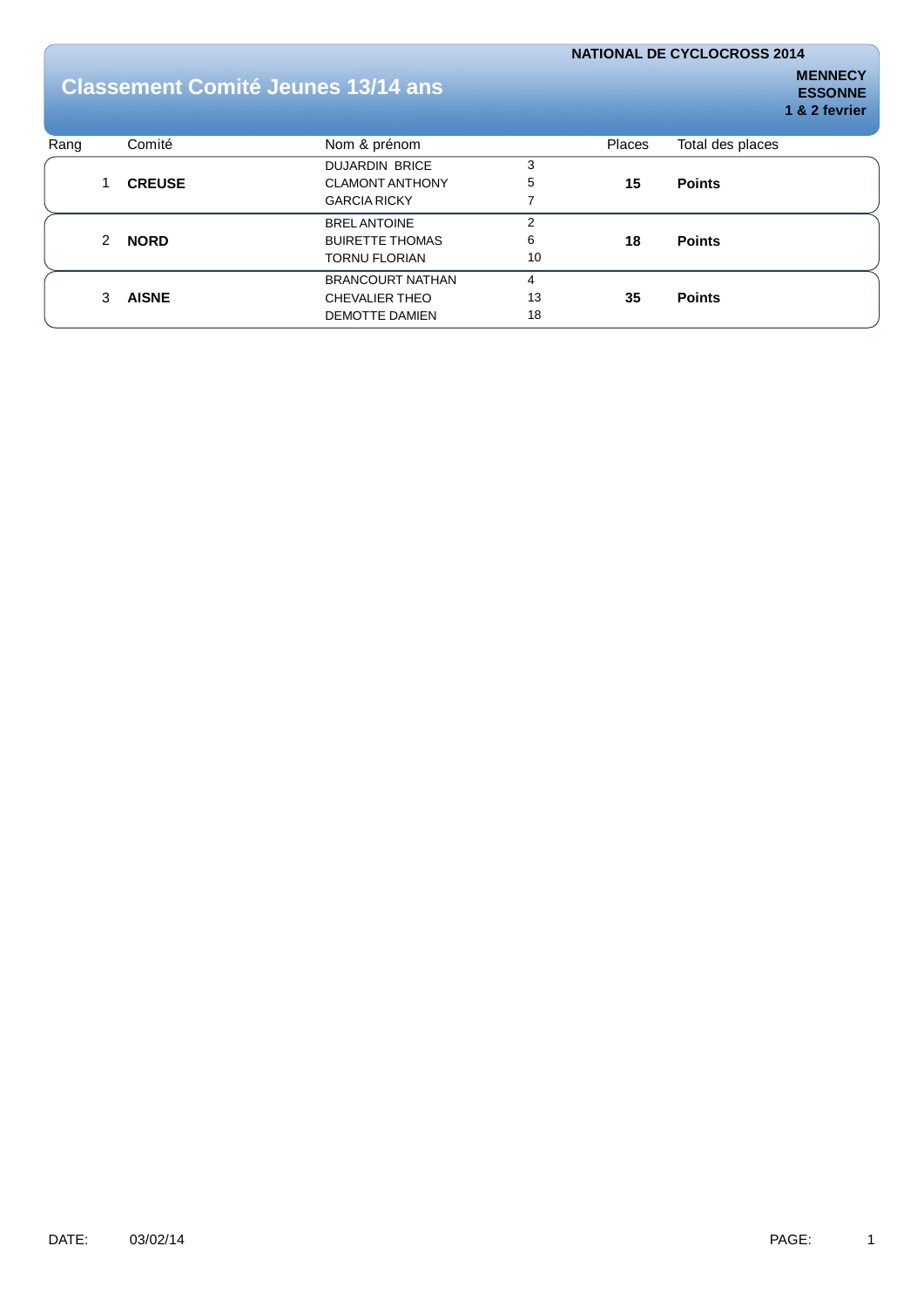## **Classement Comité Jeunes 15/16 ans**

| Rang |               | Comité                | Nom & prénom             |                | Places | Total des places |
|------|---------------|-----------------------|--------------------------|----------------|--------|------------------|
|      |               |                       | <b>LERAT FRANCK</b>      | 5              |        |                  |
|      | 1             | <b>NORD</b>           | PINCHON RÉMI             | 6              | 25     | <b>Points</b>    |
|      |               | 059                   | <b>HONORE FLORIAN</b>    | 14             |        |                  |
|      |               |                       | DARRIBEAU SIMON          | 1              |        |                  |
|      | $\mathcal{P}$ | <b>LOT ET GARONNE</b> | PONTREAU SAMUEL          | 11             | 27     | <b>Points</b>    |
|      |               | 047                   | <b>MASSET OLIVIER</b>    | 15             |        |                  |
|      |               |                       | <b>LOUIS LILIAN</b>      | $\overline{2}$ |        |                  |
|      | 3             | <b>CREUSE</b>         | <b>CHASSANG ANTHONY</b>  | 17             | 39     | <b>Points</b>    |
|      | 023           |                       | <b>RAVEL BASTIEN</b>     | 20             |        |                  |
|      |               |                       | MEZZAROBA HENZO          | 3              |        |                  |
|      | 4             | <b>GIRONDE</b>        | <b>CONSTANTIN JULIEN</b> | 13             | 40     | <b>Points</b>    |
|      |               | 033                   | <b>MOCAER MARGOT</b>     | 24             |        |                  |
|      |               |                       | SILVA GARCIA ALEXIS      | 8              |        |                  |
|      | 5             | <b>AISNE</b>          | <b>SUCHOSKI LUCAS</b>    | 12             | 41     | <b>Points</b>    |
|      |               | 002                   | <b>LEMPEREUR KEVIN</b>   | 21             |        |                  |
|      |               |                       | <b>MORICHON THOMAS</b>   | 4              |        |                  |
|      | 6             | <b>HAUTE VIENNE</b>   | <b>DULAU BENJAMIN</b>    | 26             | 60     | <b>Points</b>    |
|      |               | 087                   | <b>BOUIGEAU JORIS</b>    | 30             |        |                  |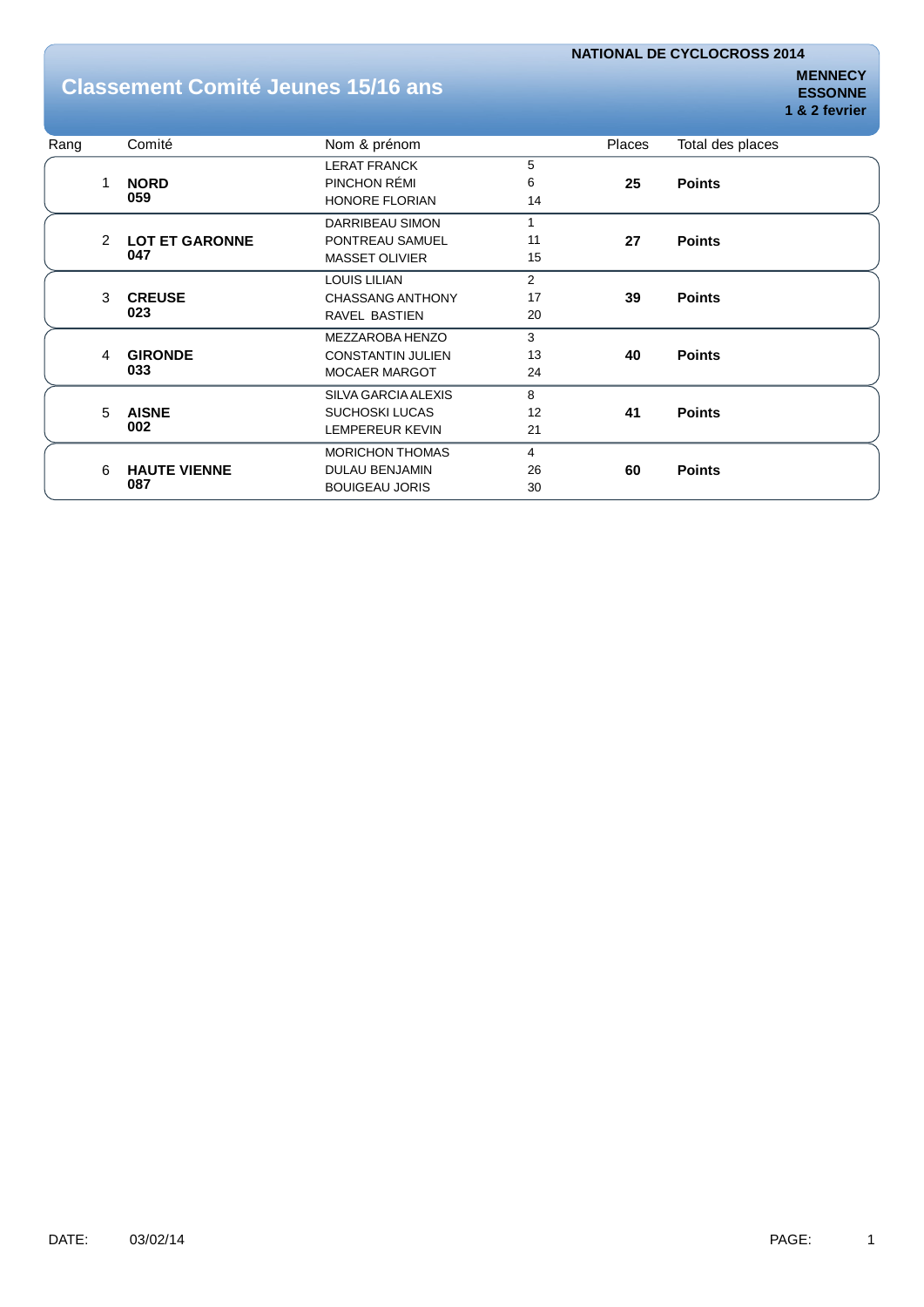## **Classement Comité Adultes Féminines EXAMPLE ESSONNE**

|      |                       |                           |                |    |                  | . |
|------|-----------------------|---------------------------|----------------|----|------------------|---|
| Rang | Comité                | Nom & prénom              | Places         |    | Total des places |   |
|      | <b>NORD</b>           | <b>MACHU MÉLANIE</b>      |                |    |                  |   |
|      | 059                   | <b>DECOCK VIRGINIE</b>    | 3              | 9  | <b>Points</b>    |   |
|      |                       | <b>COUILLEZ SYLVIE</b>    | 5              |    |                  |   |
|      | <b>CREUSE</b>         | <b>CAZIN CHLOE</b>        | $\overline{2}$ |    |                  |   |
| 2    | 023                   | <b>BERNARD EMMANUELLE</b> | 3              | 10 | <b>Points</b>    |   |
|      |                       | PEYNE ANNE LAURE          | 5              |    |                  |   |
|      | <b>SEINE ET MARNE</b> | SPRUTTA AGNES             | $\overline{2}$ |    |                  |   |
| 3    | 077                   | <b>MAUNOIR LUDIVINE</b>   | 8              | 22 | <b>Points</b>    |   |
|      |                       | <b>BATARD CELIA</b>       | 12             |    |                  |   |
|      | <b>CHER</b>           | <b>BRIALY NADIA</b>       | 3              |    |                  |   |
| 4    | 018                   | PASDELOUP AURELIE         | 9              | 22 | <b>Points</b>    |   |
|      |                       | <b>DECARY DELPHINE</b>    | 10             |    |                  |   |
|      | <b>VIENNE</b>         | <b>LEAUD SANDRA</b>       | 1              |    |                  |   |
| 5    | 086                   | <b>TAILLET ALINE</b>      | 10             | 23 | <b>Points</b>    |   |
|      |                       | <b>TROCHON JOSIANE</b>    | 12             |    |                  |   |
|      | <b>GIRONDE</b>        | <b>BLANC SANDY</b>        | 15             |    |                  |   |
| 6    | 033                   | <b>JEULAND CASSANDRA</b>  | 16             | 53 | <b>Points</b>    |   |
|      |                       | ARNAUD MYRIAM             | 22             |    |                  |   |
|      |                       |                           |                |    |                  |   |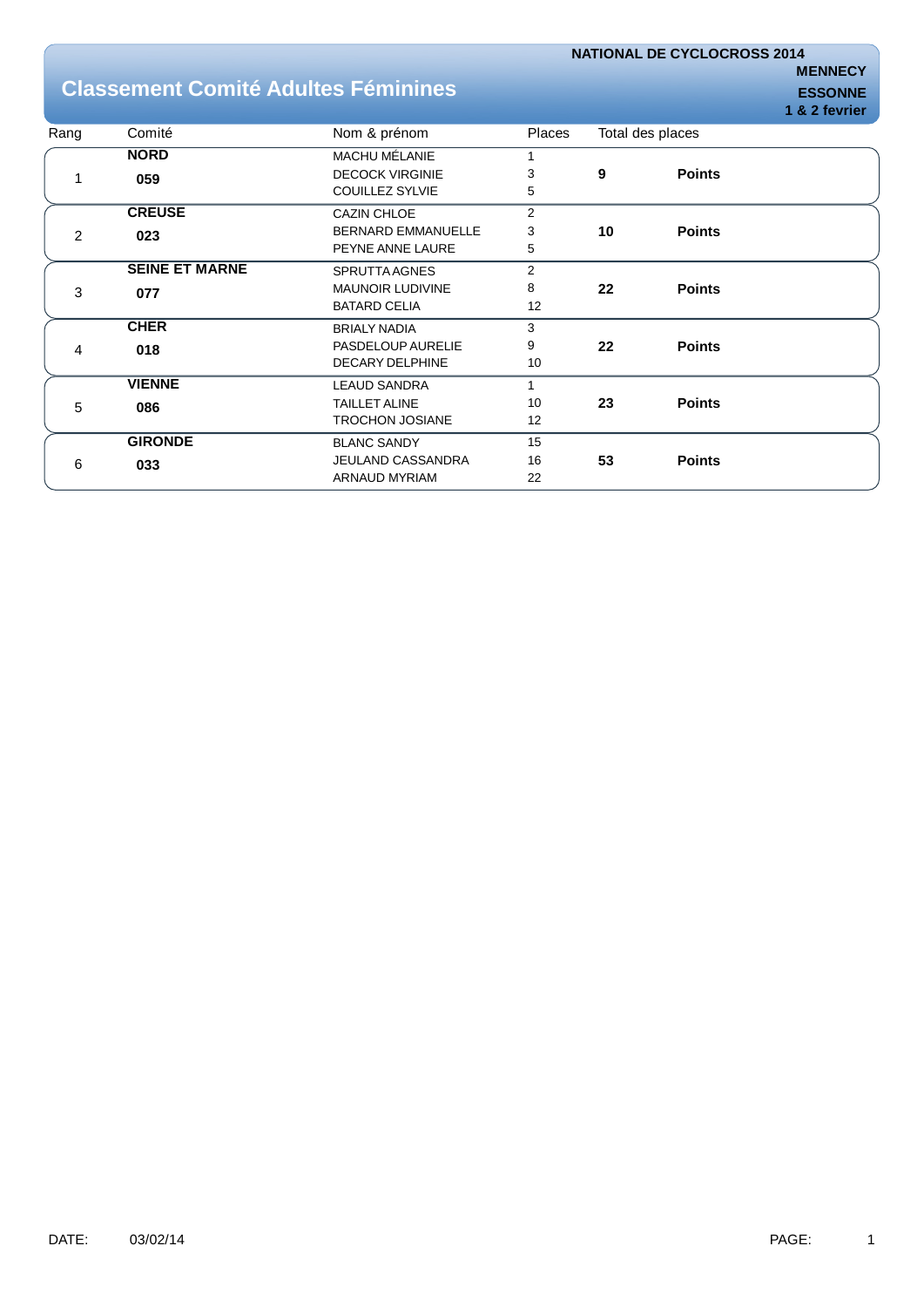## **Classement Comité Adulte Masculin 17/18 ans**

| Rang |     | Comité        | Nom & prénom                | <b>Places</b> | Total des places |               |
|------|-----|---------------|-----------------------------|---------------|------------------|---------------|
|      |     | <b>AISNE</b>  | <b>LARANJEIRA VALENTIN</b>  | 2             |                  |               |
|      |     |               | <b>FRANQUELIN ALEXANDRE</b> | 5             | 19               | <b>Points</b> |
|      | 002 |               | AMSELLEM THIBAULT           | 12            |                  |               |
|      | ⌒   | <b>CREUSE</b> | LAILAI AYMERIC              | 6             |                  |               |
|      |     | 023           | PACAUD SIMON                | 9             | 25               | <b>Points</b> |
|      |     |               | COUFFY ALEXIS               | 10            |                  |               |
|      | 3   | <b>NORD</b>   | <b>BLAMPAIN JULIEN</b>      | 17            |                  |               |
|      |     |               | <b>DZIEMBOWSKI QUENTIN</b>  | 30            | 83               | <b>Points</b> |
|      |     | 059           | AINI KARIM                  | 36            |                  |               |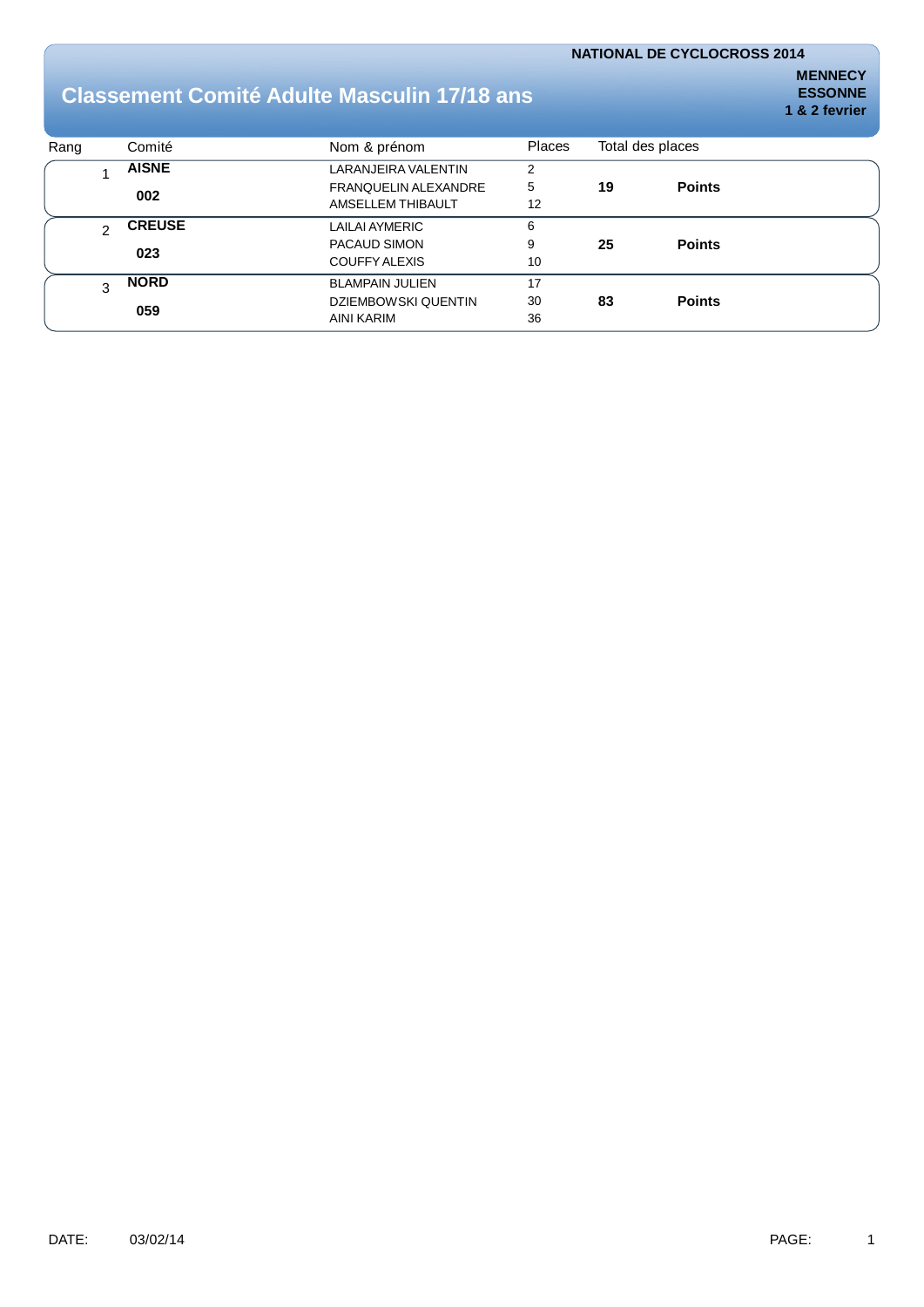# **Classement Comité Adulte Masculin 19/29 ans**

**MENNECY ESSONNE 1 & 2 fevrier**

| Rang | Comité               | Nom & prénom              | <b>Places</b>  | Total des places |               |  |
|------|----------------------|---------------------------|----------------|------------------|---------------|--|
|      | <b>AISNE</b>         | <b>LANGLET RUDY</b>       | $\overline{2}$ |                  |               |  |
| 1    |                      | MONTANARO CLEMENT         | 4              | 11               | <b>Points</b> |  |
|      | 002                  | <b>STOURBE FLORIAN</b>    | 5              |                  |               |  |
|      | <b>LOIRET</b>        | PERRUCHE ROMAIN           | 11             |                  |               |  |
| 2    | 045                  | <b>SANSON THIBAULT</b>    | 16             | 45               | <b>Points</b> |  |
|      |                      | <b>VATAN MATTHIEU</b>     | 18             |                  |               |  |
|      | <b>NORD</b>          | <b>BENOIT JONATHAN</b>    | 9              |                  |               |  |
| 3    | 059                  | <b>BLANPAIN KÉVIN</b>     | 19             | 49               | <b>Points</b> |  |
|      |                      | <b>HUVELLE BENJAMIN</b>   | 21             |                  |               |  |
|      | <b>DORDOGNE</b>      | PASQUET AUDRIC            | $\mathbf{1}$   |                  |               |  |
| 4    | 024                  | LE NAOUR-VERNET PIER      | 3              | 51               | <b>Points</b> |  |
|      |                      | <b>LAPLANCHE YOHAN</b>    | 47             |                  |               |  |
|      | <b>OISE</b>          | <b>LEMOINE PAUL</b>       | 15             |                  |               |  |
| 5    | 060                  | <b>CENSIER XAVIER</b>     | 22             | 60               | <b>Points</b> |  |
|      |                      | <b>GALBES MAXIME</b>      | 23             |                  |               |  |
|      | <b>SOMME</b>         | <b>FINGAR CLEMENT</b>     | $\overline{7}$ |                  |               |  |
| 6    | 080                  | <b>VERET JONATHAN</b>     | 17             | 70               | <b>Points</b> |  |
|      |                      | LEPRINCE JEREMY           | 46             |                  |               |  |
|      | <b>ESSONNE</b>       | <b>BEYER JEREMY</b>       | 13             |                  |               |  |
| 7    | 091                  | <b>VENOT JEAN CHARLES</b> | 33             | 83               | <b>Points</b> |  |
|      |                      | <b>GAREL FLORIAN</b>      | 37             |                  |               |  |
|      | <b>CREUSE</b>        | <b>BELANGEON JOACHIM</b>  | 24             |                  |               |  |
| 8    | 023                  | PIPIER DAMIEN             | 31             | 107              | <b>Points</b> |  |
|      |                      | <b>DUMEYNIE GUILLAUME</b> | 52             |                  |               |  |
|      | <b>EURE ET LOIRE</b> | <b>BARRETEAU SIMON</b>    | 35             |                  |               |  |
| 9    | 028                  | <b>BARRETEAU FLORIAN</b>  | 49             | 148              | <b>Points</b> |  |
|      |                      | LE FLEM JEROME            | 64             |                  |               |  |
|      | <b>CHARENTE</b>      | FREDOU SEBASTIEN          | 43             |                  |               |  |
| 10   | 016                  | <b>JARNAC GREGORY</b>     | 51             | 157              | <b>Points</b> |  |
|      |                      | <b>MAGNE ANTHONY</b>      | 63             |                  |               |  |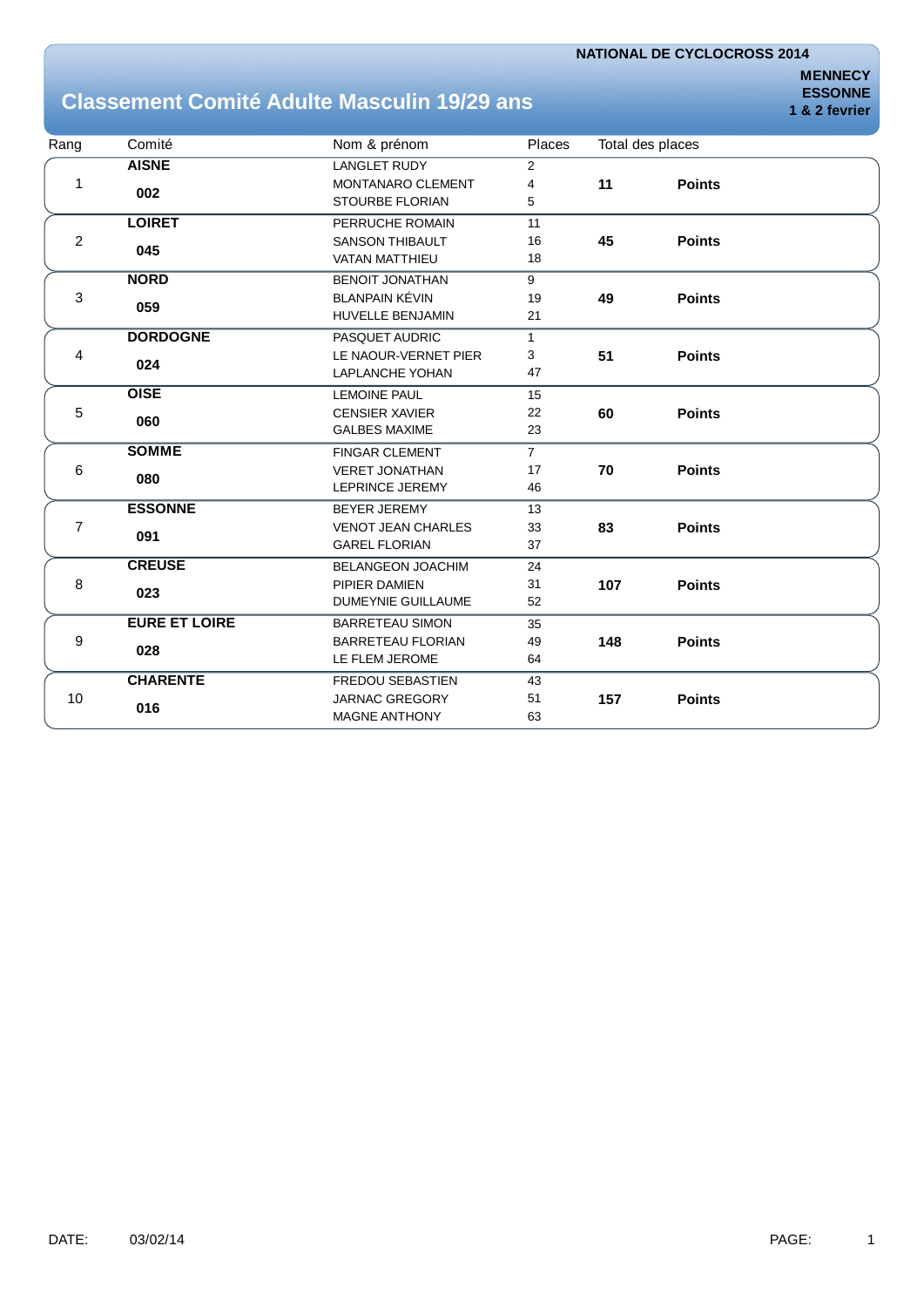# **Classement Comité Adulte Masculin 30/39 ans**

| Rang | Comité                 | Nom & prénom                | Places         | Total des places |               |
|------|------------------------|-----------------------------|----------------|------------------|---------------|
|      | <b>GIRONDE</b>         | <b>HAUMIER GABRIEL</b>      | $\overline{2}$ |                  |               |
| 1    | 033                    | <b>JUNQUA SEBASTIEN</b>     | $\overline{4}$ | 13               | <b>Points</b> |
|      |                        | <b>RAMOS XAVIER</b>         | $\overline{7}$ |                  |               |
|      | <b>HAUTES PYRENEES</b> | LASSALE JEAN FRANÇOI        | 9              |                  |               |
| 2    |                        | PESTANA FRÉDÉRIC            | 12             | 34               | <b>Points</b> |
|      | 065                    | <b>BORIE PIERRE</b>         | 13             |                  |               |
|      | <b>AISNE</b>           | <b>CHEVALIER LAURENT</b>    | 6              |                  |               |
| 3    | 002                    | <b>DUCROT THOMAS</b>        | 11             | 38               | <b>Points</b> |
|      |                        | <b>TAVERNIER CHRISTOPHE</b> | 21             |                  |               |
|      | <b>ESSONNE</b>         | <b>BOUTEILLER YANNICK</b>   | $\mathbf{1}$   |                  |               |
| 4    |                        | <b>SAVY SYLVAIN</b>         | 20             | 51               | <b>Points</b> |
|      | 091                    | <b>GAYARD LOIC</b>          | 30             |                  |               |
|      | <b>SEINE ET MARNE</b>  | <b>HOLVOET JEREMY</b>       | 17             |                  |               |
| 5    |                        | <b>MERLAEN SEBASTIEN</b>    | 19             | 59               | <b>Points</b> |
|      | 077                    | <b>BROCHOT VINCENT</b>      | 23             |                  |               |
|      | <b>NORD</b>            | <b>BUGNICOURT CYRIL</b>     | 3              |                  |               |
| 6    |                        | <b>LAURENT VINCENT</b>      | 24             | 64               | <b>Points</b> |
|      | 059                    | <b>GODART EDDY</b>          | 37             |                  |               |
|      | <b>OISE</b>            | <b>LEMOINE TIMOTHEE</b>     | 15             |                  |               |
| 7    |                        | <b>JALMAIN JEROME</b>       | 16             | 67               | <b>Points</b> |
|      | 060                    | <b>GOUTTE NICOLAS</b>       | 36             |                  |               |
|      | <b>SOMME</b>           | <b>SCHNEIDER GREGORY</b>    | 14             |                  |               |
| 8    |                        | <b>CAUDROY CHRISTOPHE</b>   | 41             | 101              | <b>Points</b> |
|      | 080                    | PORET DIMITRI               | 46             |                  |               |
|      | <b>CREUSE</b>          | <b>JURY FRANCOIS</b>        | 8              |                  |               |
| 9    |                        | <b>ADENIS NICOLAS</b>       | 35             | 102              | <b>Points</b> |
|      | 023                    | MOUTARDE STEPHANE           | 59             |                  |               |
|      | <b>VAL D OISE</b>      | <b>LEBEC ENGUERRAND</b>     | 25             |                  |               |
| 10   |                        | LAINE JEAN CHRISTOPH        | 45             | 122              | <b>Points</b> |
|      | 095                    | <b>THERASSE BENOIT</b>      | 52             |                  |               |
|      |                        |                             |                |                  |               |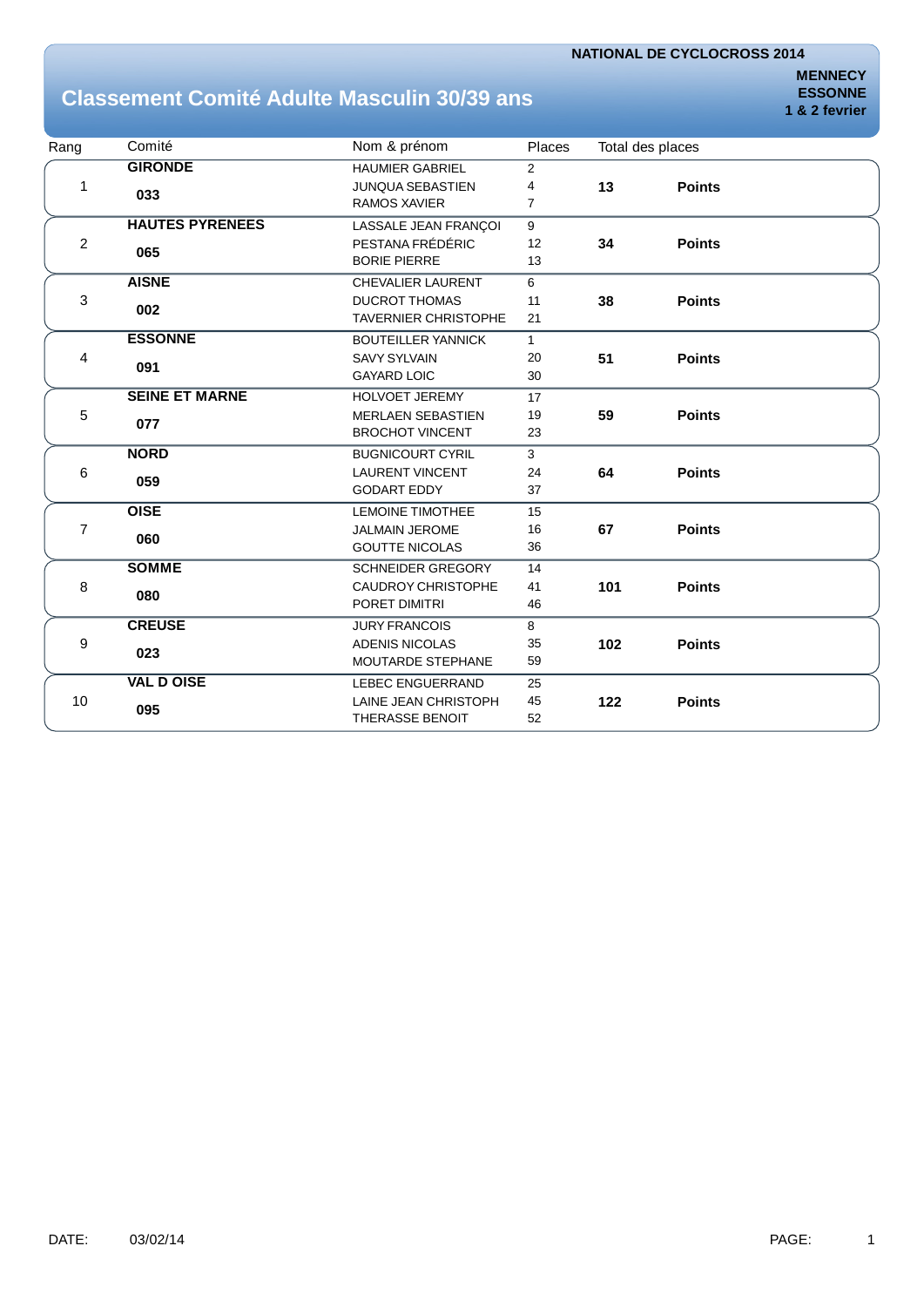# **Classement Comité Adulte Masculin 40/49 ans**

| Rang | Comité                 | Nom & prénom               | Places         |     | Total des places |  |
|------|------------------------|----------------------------|----------------|-----|------------------|--|
|      | <b>GIRONDE</b>         | <b>GALLEGO THIERRY</b>     | $\overline{2}$ |     |                  |  |
| 1    | 033                    | <b>BARBEAU CHRISTOPHE</b>  | 4              | 25  | <b>Points</b>    |  |
|      |                        | <b>SCHIFF JACQUES</b>      | 19             |     |                  |  |
|      | <b>OISE</b>            | <b>JALMAIN DAVID</b>       | 3              |     |                  |  |
| 2    | 060                    | <b>VUYGE PHILIPPE</b>      | 9              | 25  | <b>Points</b>    |  |
|      |                        | <b>BLONDEL NICOLAS</b>     | 13             |     |                  |  |
|      | <b>DORDOGNE</b>        | <b>BORDERIE FREDERIC</b>   | $\overline{7}$ |     |                  |  |
| 3    | 024                    | DE CONTI BRUNO             | 20             | 52  | <b>Points</b>    |  |
|      |                        | PASQUET JEAN LUC           | 25             |     |                  |  |
|      | <b>HAUTES PYRENEES</b> | OMPRARET HERVÉ             | 6              |     |                  |  |
| 4    | 065                    | <b>BRACHET NICOLAS</b>     | 17             | 53  | <b>Points</b>    |  |
|      |                        | MARTINEZ JOHAN             | 30             |     |                  |  |
|      | <b>NORD</b>            | <b>LANIGAN WILLIAM</b>     | 8              |     |                  |  |
| 5    | 059                    | LEGUEUX LAURENT            | 16             | 68  | <b>Points</b>    |  |
|      |                        | <b>CROMMELINCK PATRICK</b> | 44             |     |                  |  |
|      | <b>AISNE</b>           | <b>CHEVALIER PATRICE</b>   | 15             |     |                  |  |
| 6    | 002                    | <b>BAJARD DAVID</b>        | 27             | 76  | <b>Points</b>    |  |
|      |                        | <b>DUREZ SEBASTIEN</b>     | 34             |     |                  |  |
| 7    | <b>SEINE ET MARNE</b>  | <b>GROSSETETE OLIVIER</b>  | 14             |     |                  |  |
|      | 077                    | <b>BIRRER CHRISTOPHE</b>   | 37             | 90  | <b>Points</b>    |  |
|      |                        | <b>CRUVEILLER STEPHANE</b> | 39             |     |                  |  |
|      | <b>VIENNE</b>          | <b>CHATELLIER LAURENT</b>  | 21             |     |                  |  |
| 8    | 086                    | <b>LAGARDE MICHEL</b>      | 26             | 105 | <b>Points</b>    |  |
|      |                        | <b>MAUTRE DIDIER</b>       | 58             |     |                  |  |
|      | <b>CHER</b>            | MARECHAU HERVE             | 22             |     |                  |  |
| 9    | 018                    | <b>BARDIOT JEROME</b>      | 38             | 111 | <b>Points</b>    |  |
|      |                        | ROMAIN EMMANUEL            | 51             |     |                  |  |
|      | <b>SOMME</b>           | <b>TELLIER TEDDY</b>       | 28             |     |                  |  |
| 10   | 080                    | <b>BRUHIER SAMUEL</b>      | 41             | 111 | <b>Points</b>    |  |
|      |                        | <b>CAMI HERVE</b>          | 42             |     |                  |  |
|      | <b>ARDENNES</b>        | <b>BOUR RENAUD</b>         | 5              |     |                  |  |
| 11   | 008                    | <b>DELMAERE FREDERIC</b>   | 48             | 115 | <b>Points</b>    |  |
|      |                        | <b>LECOT MARTIAL</b>       | 62             |     |                  |  |
|      | <b>VAL D OISE</b>      | <b>FAURE JEROME</b>        | 32             |     |                  |  |
| 12   | 095                    | DELSART EDDY               | 40             | 149 | <b>Points</b>    |  |
|      |                        | RENAULT PASCAL             | $77 \,$        |     |                  |  |
|      | <b>CHARENTE</b>        | PERICAUD ERIC              | 23             |     |                  |  |
| 13   | 016                    | PAYEN BRUNO                | 63             | 158 | <b>Points</b>    |  |
|      |                        | <b>DESANGLE BENOIT</b>     | 72             |     |                  |  |
|      | <b>LOIRET</b>          | POIGET FRANCK              | 50             |     |                  |  |
| 14   | 045                    | PITOT PASCAL               | 57             | 183 | <b>Points</b>    |  |
|      |                        | PIERRE JOCELYN             | 76             |     |                  |  |
|      | <b>PAS DE CALAIS</b>   | <b>LAMOUR ALAIN</b>        | 59             |     |                  |  |
| 15   | 062                    | <b>QUINT ERIC</b>          | 67             | 200 | <b>Points</b>    |  |
|      |                        | <b>GARBEZ LAURENT</b>      | 74             |     |                  |  |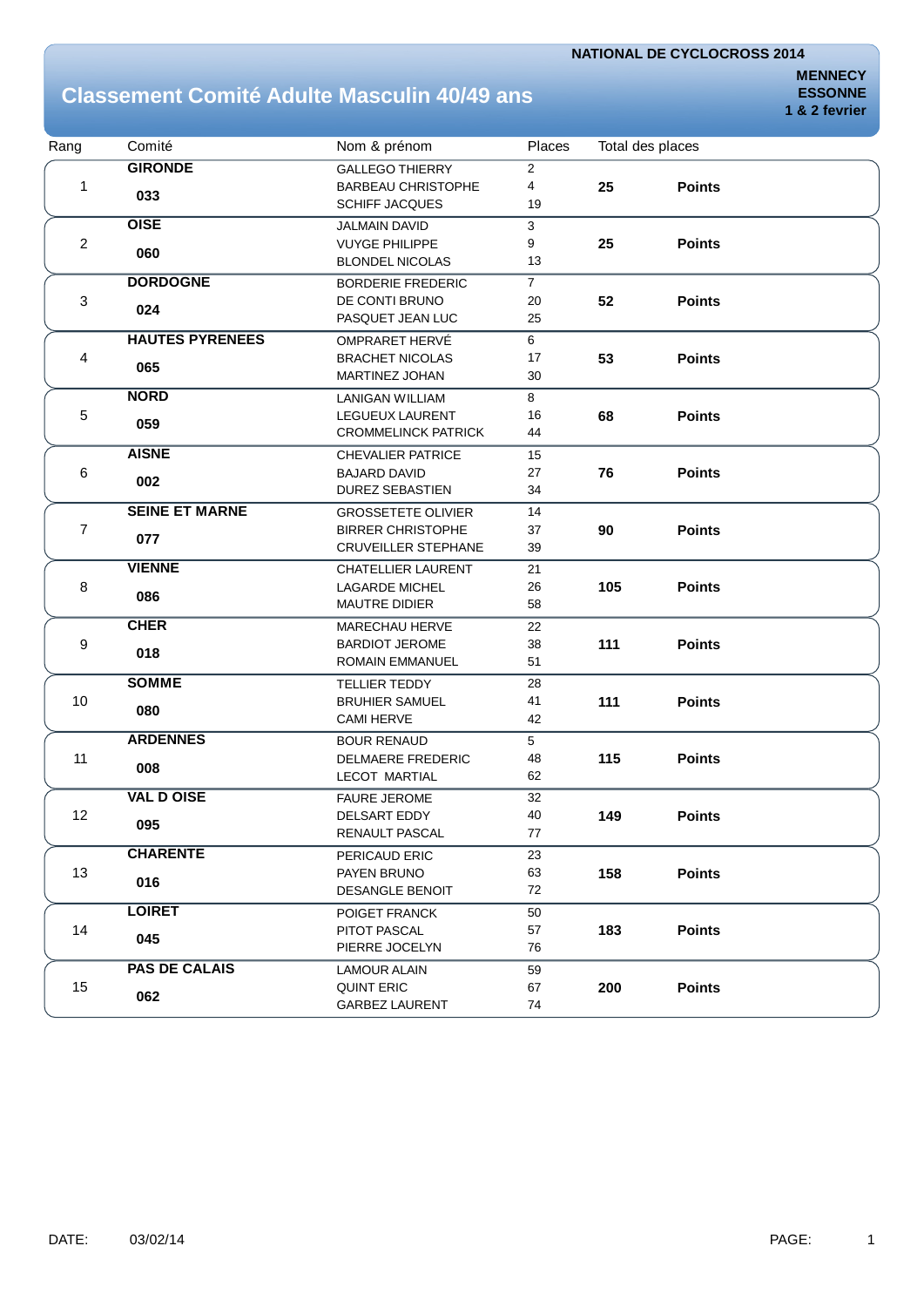## **Classement Comité Adulte Masculin 50/59 ans**

| Rang                      | Comité                | Nom & prénom               | Places         |     | Total des places |  |
|---------------------------|-----------------------|----------------------------|----------------|-----|------------------|--|
|                           | <b>GIRONDE</b>        | <b>DUMONT LAURENT</b>      | $\overline{2}$ |     |                  |  |
| 1                         |                       | <b>EYQUARD DOMINIQUE</b>   | 3              | 19  | <b>Points</b>    |  |
|                           | 033                   | <b>DUCOS JEAN MICHEL</b>   | 14             |     |                  |  |
|                           | <b>OISE</b>           | <b>EGEE ALAIN</b>          | $\overline{4}$ |     |                  |  |
| $\overline{c}$            | 060                   | <b>LAMETTE DENIS</b>       | 10             | 27  | <b>Points</b>    |  |
|                           |                       | <b>DEMARE JOSUE</b>        | 13             |     |                  |  |
|                           | <b>SEINE ET MARNE</b> | <b>SANITAS ERIC</b>        | 16             |     |                  |  |
| $\ensuremath{\mathsf{3}}$ | 077                   | <b>LANGLOIS DIDIER</b>     | 22             | 69  | <b>Points</b>    |  |
|                           |                       | LEBIGRE OLIVIER            | 31             |     |                  |  |
|                           | <b>NORD</b>           | PRISSETTE JEAN-MICHE       | 11             |     |                  |  |
| 4                         | 059                   | <b>BEAUMONT GILLES</b>     | 24             | 70  | <b>Points</b>    |  |
|                           |                       | <b>BRIXHE ALAIN</b>        | 35             |     |                  |  |
|                           | <b>CHER</b>           | <b>MASSET MAX</b>          | 8              |     |                  |  |
| $\,$ 5 $\,$               | 018                   | <b>BLOT PHILIPPE</b>       | 15             | 78  | <b>Points</b>    |  |
|                           |                       | RECKINGER JEAN PIERR       | 55             |     |                  |  |
|                           | <b>DORDOGNE</b>       | PASQUET DANIEL             | $\mathbf{1}$   |     |                  |  |
| 6                         | 024                   | <b>CHANTEAU PATRICE</b>    | 6              | 79  | <b>Points</b>    |  |
|                           |                       | PASQUET FREDERIC           | 72             |     |                  |  |
| $\overline{7}$            | <b>HAUTE VIENNE</b>   | <b>BARRETAUD PATRICK</b>   | $\mathbf{0}$   |     |                  |  |
|                           | 087                   | <b>CHENAUD PIERRE</b>      | 12             | 83  | <b>Points</b>    |  |
|                           |                       | LAJOUMARD PHILIPPE         | 71             |     |                  |  |
|                           | <b>CREUSE</b>         | <b>GAMBARD SERGE</b>       | $\overline{7}$ |     |                  |  |
| 8                         | 023                   | <b>MARGUERITAT PATRICE</b> | 18             | 84  | <b>Points</b>    |  |
|                           |                       | <b>BRIGAND JACKY</b>       | 59             |     |                  |  |
|                           | <b>ESSONNE</b>        | PACHOT JEAN PHILIPPE       | 30             |     |                  |  |
| 9                         | 091                   | <b>FIFE THIERRY</b>        | 32             | 104 | <b>Points</b>    |  |
|                           |                       | <b>ORSATTONI PHILIPPE</b>  | 42             |     |                  |  |
|                           | <b>PAS DE CALAIS</b>  | <b>CSERNAK SYLVAIN</b>     | 25             |     |                  |  |
| 10                        | 062                   | <b>MICHEL PATRICK</b>      | 43             | 117 | <b>Points</b>    |  |
|                           |                       | DANEL JEAN PIERRE          | 49             |     |                  |  |
|                           | <b>VAL D OISE</b>     | <b>GLEIZE JEAN-LOUP</b>    | 17             |     |                  |  |
| 11                        | 095                   | <b>CHOISY JEAN-MICHEL</b>  | 60             | 138 | <b>Points</b>    |  |
|                           |                       | THEVENET VALERY            | 61             |     |                  |  |
|                           | <b>YVELINES</b>       | <b>SAUDRAIS NICOLAS</b>    | 29             |     |                  |  |
| 12                        |                       | <b>PLAS ROBERT</b>         | 41             | 146 | <b>Points</b>    |  |
|                           | 078                   | LECOMTE DOMINIQUE          | 76             |     |                  |  |
|                           | <b>SOMME</b>          | <b>BLEUX FREDERIC</b>      | 38             |     |                  |  |
| 13                        | 080                   | <b>COQUELLE GILLES</b>     | 58             | 164 | <b>Points</b>    |  |
|                           |                       | POULET MARCEL              | 68             |     |                  |  |
|                           | <b>PUY DE DOME</b>    | <b>LOUIS ALAIN</b>         | 46             |     |                  |  |
| 14                        |                       | <b>CITON GILLES</b>        | 54             | 177 | <b>Points</b>    |  |
|                           | 063                   | PERRIER CHRISTIAN          | 77             |     |                  |  |
|                           | <b>LOIRET</b>         | PERRUCHE DIDIER            | 56             |     |                  |  |
| 15                        |                       | LEFEVRE CHRISTIAN          | 62             | 185 | <b>Points</b>    |  |
|                           | 045                   | <b>GRIVOT OLIVIER</b>      | 67             |     |                  |  |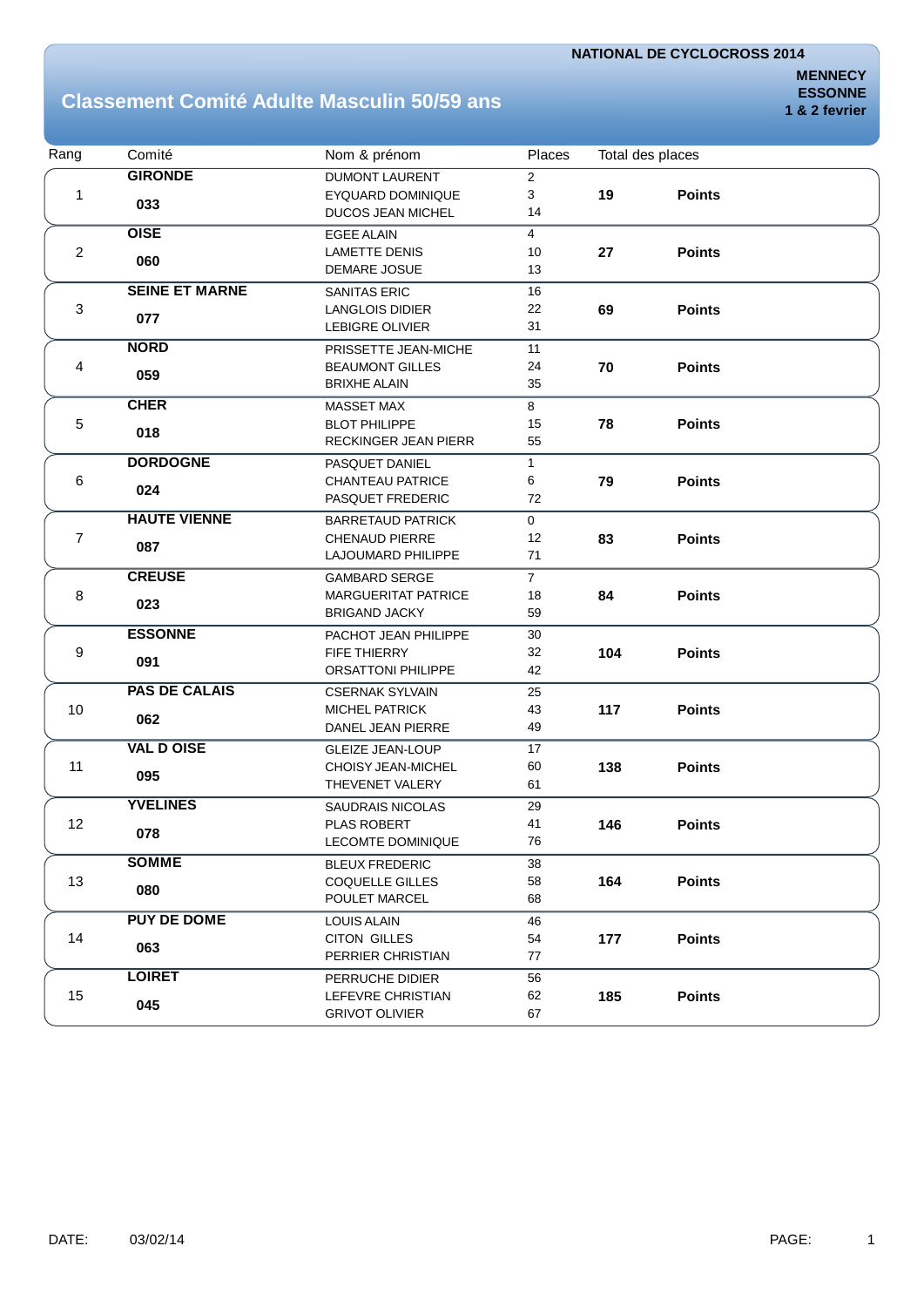## **Classement Comité Adulte Masculin 60 ans et plus**

**MENNECY ESSONNE 1 & 2 fevrier**

| Rang           | Comité                | Nom & prénom                | <b>Places</b>  |     | Total des places |  |
|----------------|-----------------------|-----------------------------|----------------|-----|------------------|--|
|                | <b>NORD</b>           | DINGREVILLE JEAN-JAC        | 4              |     |                  |  |
|                | 059                   | <b>CORNELIS MICHEL</b>      | 5              | 29  | <b>Points</b>    |  |
|                |                       | <b>CIEPLIK BERNARD</b>      | 20             |     |                  |  |
|                | <b>GIRONDE</b>        | <b>GALISSAIRE JEAN BERN</b> | 10             |     |                  |  |
| $\overline{c}$ | 033                   | MOREAU JEAN LOUIS           | 13             | 47  | <b>Points</b>    |  |
|                |                       | <b>LAHAILLE GABRIEL</b>     | 24             |     |                  |  |
| 3<br>023       | <b>CREUSE</b>         | <b>GODOT FRANCIS</b>        | $\overline{2}$ |     |                  |  |
|                |                       | <b>STAMM ALAIN</b>          | 22             | 54  | <b>Points</b>    |  |
|                |                       | <b>OUVRARD GUY</b>          | 30             |     |                  |  |
|                | <b>SEINE ET MARNE</b> | <b>GRANGE JEAN CLAUDE</b>   | 1              |     |                  |  |
| 4              | 077                   | PERRET GERARD               | 26             | 56  | <b>Points</b>    |  |
|                |                       | <b>FLOREK JEAN MICHEL</b>   | 29             |     |                  |  |
|                | <b>VIENNE</b>         | <b>MARTIN CLAUDE</b>        | $\overline{7}$ |     |                  |  |
| 5              | 086                   | <b>PENY MICHEL</b>          | 18             | 56  | <b>Points</b>    |  |
|                |                       | <b>PENY MARCEL</b>          | 31             |     |                  |  |
|                | <b>INDRE</b>          | <b>BRULON GUY</b>           | 15             |     |                  |  |
| 6              | 036                   | <b>BAILLON ALAIN</b>        | 27             | 103 | <b>Points</b>    |  |
|                |                       | DANJOUX ALAIN               | 61             |     |                  |  |
|                | <b>OISE</b>           | DANNEEL JEAN MARC           | 23             |     |                  |  |
| 7              | 060                   | <b>QUADPEERDS MICHEL</b>    | 42             | 110 | <b>Points</b>    |  |
|                |                       | <b>HUON DANIEL</b>          | 45             |     |                  |  |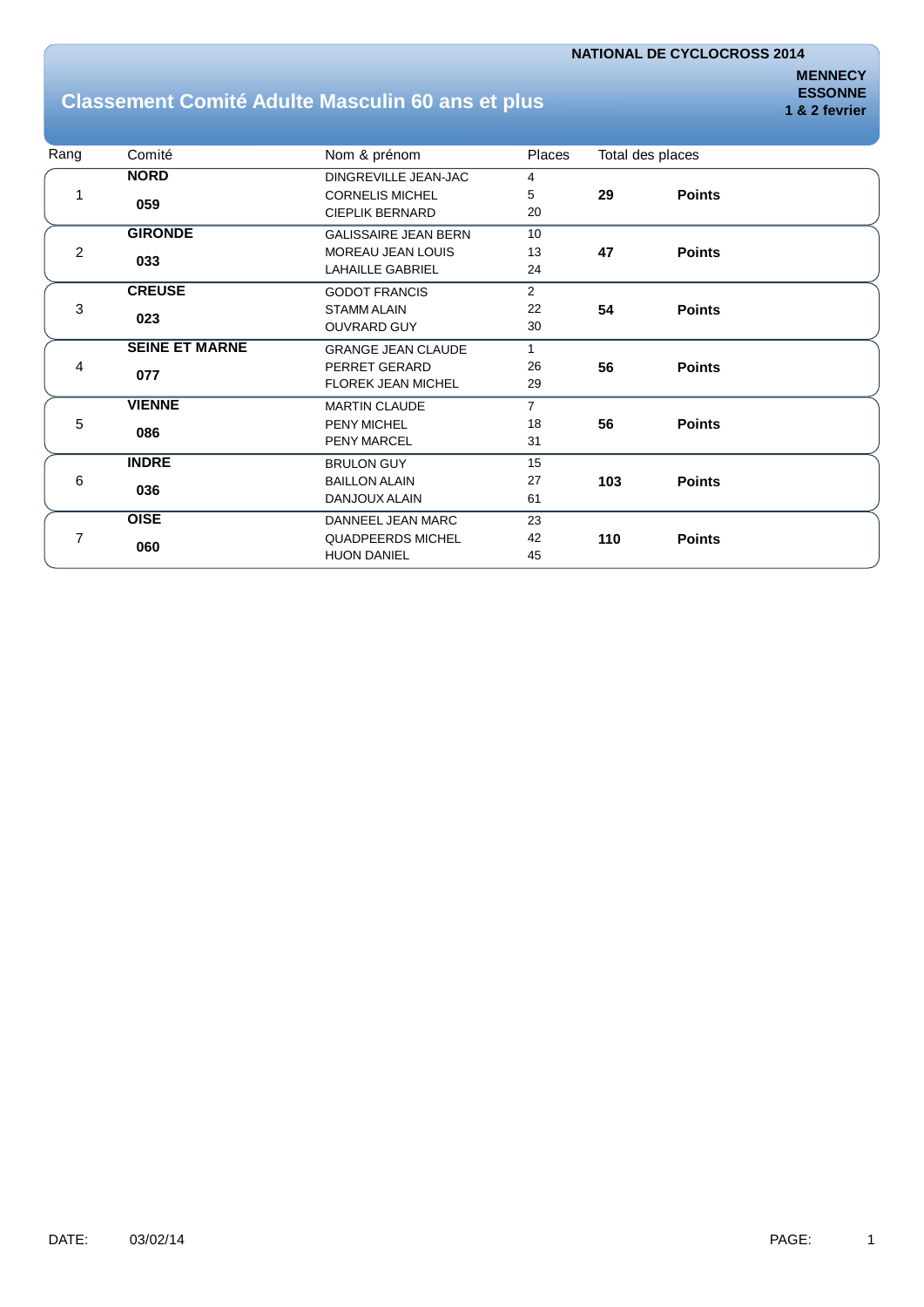# **Classement Inter-Comité MENNECY**

|  | 92 |  |
|--|----|--|
|  |    |  |

| Comité            | Nom & Prénom                | Places         | Caté                           |    | Points cumul |
|-------------------|-----------------------------|----------------|--------------------------------|----|--------------|
| 1 DORDOGNE        | <b>PASQUET AUDRIC</b>       | 1              | Adulte Masculin 20/29 ans      |    |              |
|                   | PASQUET DANIEL              | 1              | Adulte Masculin 50/59 ans      |    |              |
|                   | <b>COURRIERE ANTHONY</b>    | 1              | Jeune Masculin 13/14 ans       | 14 | Points       |
|                   | PASQUET AURELIEN            | 4              | Adulte Masculin 17/19 ans      |    |              |
|                   | FIEFVEZ VALERIE             | 7              | Adulte Féminin 40 ans et plus  |    |              |
|                   | <b>MACHU MÉLANIE</b>        | 1              | Adulte Féminin 17/29 ans       |    |              |
| 2 NORD            | <b>BREL ANTOINE</b>         | 2              | Jeune Masculin 13/14 ans       |    |              |
|                   | <b>BUGNICOURT CYRIL</b>     | 3              | Adulte Masculin 30/39 ans      | 15 | Points       |
|                   | DINGREVILLE JEAN-JAC        | 4              | Adulte Masculin 60 ans et plus |    |              |
|                   | <b>LERAT FRANCK</b>         | 5              | Jeune Masculin 15/16 ans       |    |              |
|                   | <b>CAZIN CHLOE</b>          | $\overline{2}$ | Adulte Féminin 17/29 ans       |    |              |
|                   | <b>GODOT FRANCIS</b>        | 2              | Adulte Masculin 60 ans et plus |    |              |
| 3 CREUSE          | <b>LOUIS LILIAN</b>         | 2              | Jeune Masculin 15/16 ans       | 15 | Points       |
|                   | <b>DUJARDIN BRICE</b>       |                | Jeune Masculin 13/14 ans       |    |              |
|                   | <b>LAILAI AYMERIC</b>       | 3<br>6         | Adulte Masculin 17/19 ans      |    |              |
|                   | <b>HAUMIER GABRIEL</b>      | $\overline{2}$ | Adulte Masculin 30/39 ans      |    |              |
|                   |                             |                |                                |    |              |
|                   | <b>GALLEGO THIERRY</b>      | $\overline{c}$ | Adulte Masculin 40/49 ans      |    |              |
| 4 GIRONDE         | <b>DUMONT LAURENT</b>       | 2              | Adulte Masculin 50/59 ans      | 19 | Points       |
|                   | MEZZAROBA HENZO             | 3              | Jeune Masculin 15/16 ans       |    |              |
|                   | <b>GALISSAIRE JEAN BERN</b> | 10             | Adulte Masculin 60 ans et plus |    |              |
|                   | <b>LARANJEIRA VALENTIN</b>  | 2              | Adulte Masculin 17/19 ans      |    |              |
|                   | <b>LANGLET RUDY</b>         | 2              | Adulte Masculin 20/29 ans      |    |              |
| 5 AISNE           | <b>BRANCOURT NATHAN</b>     | 4              | Jeune Masculin 13/14 ans       | 20 | Points       |
|                   | <b>VALIAVANOS ANAÏS</b>     | 6              | Adulte Féminin 30/39 ans       |    |              |
|                   | <b>CHEVALIER LAURENT</b>    | 6              | Adulte Masculin 30/39 ans      |    |              |
|                   | <b>MEILHAN CÉLINE</b>       | $\overline{2}$ | Adulte Féminin 30/39 ans       |    |              |
|                   | <b>GUINLE ALAIN</b>         | 5              | Adulte Masculin 50/59 ans      |    |              |
| 6 HAUTES PYRENEES | OMPRARET HERVÉ              | 6              | Adulte Masculin 40/49 ans      | 28 | Points       |
|                   | DEJEANNE ADRIEN             | 7              | Adulte Masculin 17/19 ans      |    |              |
|                   | <b>TORTIGUE JEAN</b>        | 8              | Adulte Masculin 60 ans et plus |    |              |
|                   | <b>CARRIER THIBAUT</b>      | $\overline{1}$ | Adulte Masculin 17/19 ans      |    |              |
|                   | <b>JALMAIN DAVID</b>        | 3              | Adulte Masculin 40/49 ans      |    |              |
| 7 OISE            | <b>EGEE ALAIN</b>           | 4              | Adulte Masculin 50/59 ans      | 30 | Points       |
|                   | <b>DEVAUX AXEL</b>          | 9              | Jeune Masculin 15/16 ans       |    |              |
|                   | <b>FLANDRIN AMELIE</b>      | 13             | Adulte Féminin 17/29 ans       |    |              |
|                   | <b>DELUCHE CHRISTOPHE</b>   | $\mathbf{1}$   | Adulte Masculin 40/49 ans      |    |              |
| 8 HAUTE VIENNE    | <b>MILLORD FLORIAN</b>      | 3              | Adulte Masculin 17/19 ans      |    |              |
|                   | <b>MORICHON THOMAS</b>      | 4              | Jeune Masculin 15/16 ans       | 30 | Points       |
|                   | <b>BETOULLE DAMIEN</b>      | 10             | Adulte Masculin 20/29 ans      |    |              |
|                   | <b>CHENAUD PIERRE</b>       | 12             | Adulte Masculin 50/59 ans      |    |              |
|                   |                             | $\overline{4}$ | Adulte Féminin 40 ans et plus  |    |              |
| 9 INDRE           | <b>FRANCHET FREDERIQUE</b>  |                |                                |    |              |
|                   | <b>ROY BENJAMIN</b>         | $\overline{7}$ | Jeune Masculin 15/16 ans       |    |              |
|                   | CHICAUD CHRISTOPHE          | 10             | Adulte Masculin 30/39 ans      | 44 | Points       |
|                   | SEIGNEUR THEOPHIL           | 11             | Jeune Masculin 13/14 ans       |    |              |
|                   | PLANTEUREUX YANNICK         | 12             | Adulte Masculin 40/49 ans      |    |              |
| 10 SOMME          | <b>DESENCLOS LISE</b>       | $\mathbf{1}$   | Adulte Féminin 40 ans et plus  |    |              |
|                   | <b>FINGAR CLEMENT</b>       | $\overline{7}$ | Adulte Masculin 20/29 ans      |    |              |
|                   | DUFOSSE MARIE               | 10             | Jeune Féminin 13/14 ans        | 45 | Points       |
|                   | DENOYELLE CHRISTOPHE        | 13             | Adulte Masculin 17/19 ans      |    |              |
|                   | <b>SCHNEIDER GREGORY</b>    | 14             | Adulte Masculin 30/39 ans      |    |              |
| 11 VIENNE         | <b>LEAUD SANDRA</b>         | 1              | Adulte Féminin 30/39 ans       |    |              |
|                   | GAZONNAUD GRÉGORY           | 5              | Adulte Masculin 30/39 ans      |    |              |
|                   | <b>MARTIN CLAUDE</b>        | $\overline{7}$ | Adulte Masculin 60 ans et plus | 48 | Points       |
|                   | <b>ARRIGAULT VINCENT</b>    | 14             | Adulte Masculin 20/29 ans      |    |              |
|                   | <b>CHATELLIER LAURENT</b>   | 21             | Adulte Masculin 40/49 ans      |    |              |